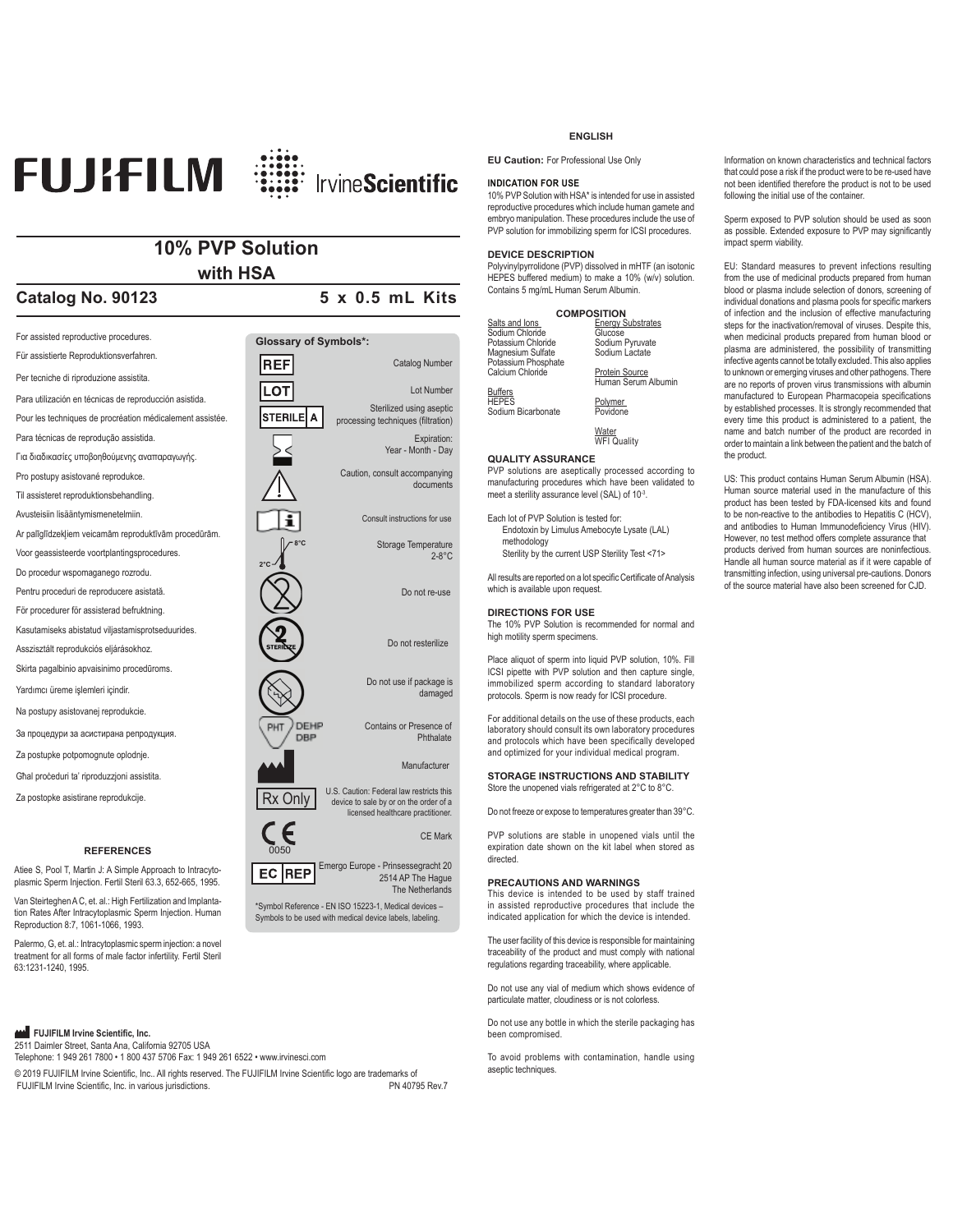### **DEUTSCH**

**EU-Vorsichtshinweis:** Nur für den professionellen Einsatz.

### **INDIKATIONEN**

 10% PVP Solution with HSA\* ist für den Einsatz in assistierten Reproduktionsverfahren vorgesehen, darunter Humangameten- und Embryomanipulation. Bei diesen Verfahren wird PVP-Lösung zur Immobilisierung von Spermien für ICSI-Verfahren eingesetzt.

### **PRODUKTBESCHREIBUNG**

 Polyvinylpyrrolidon (PVP), gelöst in mHTF (ein isotonisches HEPES-gepuffertes Medium), zur Herstellung einer 10%igen (w/V) Lösung. Enthält 5 mg/ml Humanalbumin.

| ZUSAMMENSETZUNG   |                  |  |
|-------------------|------------------|--|
| Salze und Ionen   | Energiesubstrate |  |
| Natriumchlorid    | Glukose          |  |
| Kaliumchlorid     | Natriumpyrovat   |  |
| Magnesiumsulfat   | Natriumlactat    |  |
| Kaliumphosphat    |                  |  |
| Calciumchlorid    | Proteinguelle    |  |
|                   | Humanalbumin     |  |
| Puffer            |                  |  |
| <b>HEPES</b>      | Polymer          |  |
| Natriumbicarbonat | Povidon          |  |

## <u>Wasser</u><br>Wasser für Injektionszwecke (WFI)

### **QUALITÄTSSICHERUNG**

 Die aseptische Verarbeitung von PVP-Lösungen erfolgt in Übereinstimmung mit Fertigungsverfahren, die nachweislich einen Sterilitätssicherheitswert (SAL) von 10-3 aufweisen.

Jede Charge PVP Solution wird auf Folgendes geprüft: Endotoxine durch Limulus-Amoebozyten-Lysat-Nachweis (LAL-Methode) Sterilität durch aktuellen USP-Sterilitätstest <71>

Alle Ergebnisse sind einer chargenspezifischen Analysebescheinigung zu entnehmen, die auf Anfrage erhältlich ist.

### **GEBRAUCHSANWEISUNG**

 Die 10% PVP Solution wird für Samenproben normaler und hoher Motilität empfohlen.

Einen aliguoten Teil der Spermien in flüssige 10%ige PVP-Lösung geben. ICSI-Pipette mit PVP-Lösung aufziehen und dann einzelne, immobilisierte Spermien gemäß Standardlaborprotokollen erfassen. Die Spermien sind jetzt für das ICSI-Verfahren bereit.

Weitere Einzelheiten zum Gebrauch dieser Produkte sind den Verfahren und Vorschriften des jeweiligen Labors zu entnehmen, die eigens für das jeweilige medizinische Programm entwickelt und optimiert wurden.

### **LAGERUNGSANWEISUNGEN**

**UND STABILITÄT** Die ungeöffneten Fläschchen bei 2 °C bis 8 °C gekühlt lagern

Nicht einfrieren oder Temperaturen über 39 °C aussetzen.

Bei vorschriftsmäßiger Lagerung sind PVP-Lösungen in ungeöffneten Fläschchen bis zu dem auf der Kennzeichnung des Kits angegebenen Verfallsdatum stabil.

### **VORSICHTSMASSNAHMEN UND WARNHINWEISE**

 Dieses Produkt ist für den Gebrauch durch Personal vorgesehen, das in assistierten Reproduktionsverfahren geschult ist; zu diesen Verfahren zählt der Anwendungsbereich, für den dieses Produkt vorgesehen ist.

Die Einrichtung des Anwenders ist für die Rückverfolgbarkeit des Produkts verantwortlich und muss alle einschlägigen geltenden Bestimmungen zur Rückverfolgbarkeit einhalten.

Fläschchen mit Medium, das sichtbare Partikel enthält, getrübt oder nicht farblos ist, nicht verwenden.

Keine Flaschen verwenden, deren Sterilverpackung beschädigt wurde.

Um Kontaminationsprobleme zu vermeiden, mit aseptischen Techniken handhaben.

Angaben zu bekannten Merkmalen und technischen Faktoren, die bei einer Wiederverwendung des Produkts ein Risiko darstellen könnten, wurden nicht identifiziert. Daher darf das Produkt nach dem ersten Gebrauch des Behälters nicht mehr verwendet werden.

Spermien, die PVP-Lösung ausgesetzt wurden, sollten so schnell wie möglich verwendet werden. Eine längere PVP-Exposition kann die Überlebensfähigkeit von Spermien erheblich beeinträchtigen.

EU: Zu den Standardmaßnahmen zur Prävention von

 Infektionen infolge der Verwendung von Arzneimitteln, die aus menschlichem Blut oder Plasma hergestellt sind, gehören die Auswahl der Spender, die Untersuchung der einzelnen Blutspenden und der Plasmapools hinsichtlich spezifischer Infektionsmarker und die Durchführung wirksamer Schritte während der Herstellung zur Inaktivierung/Entfernung von Viren. Dessen ungeachtet kann die Möglichkeit der Übertragung infektiöser Erreger bei Verabreichung von Arzneimitteln, die aus menschlichem Blut oder Plasma hergestellt sind, nicht gänzlich ausgeschlossen werden. Dies gilt auch für unbekannte oder neu auftretende Viren und sonstige Pathogene. Es liegen keine Berichte über bestätigte Virusübertragungen mit Albumin vor, das nach den Spezifikationen des Europäischen Arzneibuchs mit etablierten Verfahren hergestellt wurde. Es wird dringend empfohlen, dass bei jeder Verabreichung dieses Produkts an einen Patienten der Name und die Chargenbezeichnung des Produkts protokolliert werden, damit nachverfolgbar ist, welche Produktcharge bei welchem Patienten angewendet wurde.

USA: Dieses Produkt enthält Humanalbumin (HSA). Für die Herstellung dieses Produkts verwendetes Material menschlichen Ursprungs wurde mit von der FDA zugelassenen Testkits geprüft und erwies sich als nicht reaktiv im Hinblick auf Antikörper gegen Hepatitis C (HCV) und Antikörper gegen das humane Immundefizienz-Virus (HIV). Kein Testverfahren kann jedoch mit vollständiger Sicherheit ausschließen, dass Produkte menschlichen Ursprungs infektiös sind. Alle Materialien menschlichen Ursprungs sind unter Einhaltung der universellen Vorsichtsmaßnahmen so zu handhaben, als ob sie eine Infektion übertragen könnten. Spender der Ausgangsmaterialien wurden auch auf Creutzfeldt-Jakob-Krankheit (CJK) überprüft.

la manipolazione di gameti e di embrioni umani. Tali tecniche

 PVP Solution al 10% con HSA\* è indicata per l'uso nelle tecniche di riproduzione assistita comprendenti

prevedono l'utilizzo di PVP Solution per l'immobilizzazione degli spermatozoi nelle procedure ICSI.

**DESCRIZIONE DEL DISPOSITIVO**

**INDICAZIONI PER L'USO**

 Polivinilpirrolidone (PVP) dissolto in mHTF (un terreno isotonico tamponato con HEPES) per creare una soluzione al 10% (p/V). Contiene 5 mg/ml di albumina sierica umana.

**ITALIANOAvvertenza per l'UE:** solo per uso professionale.

### **COMPOSIZIONE**

| Sali e ioni          | Substrati energetici   |
|----------------------|------------------------|
| Cloruro di sodio     | Glucosio               |
| Cloruro di potassio  | Piruvato di sodio      |
| Solfato di magnesio  | Lattato di sodio       |
| Fosfato di potassio  |                        |
| Cloruro di calcio    | Fonte di proteine      |
|                      | Albumina sierica umana |
| Tamponi              |                        |
| <b>HEPES</b>         | Polimero               |
| Bicarbonato di sodio | Povidone               |
|                      |                        |
|                      | Acaua                  |
|                      | Qualità WFI (Acqua per |
|                      | iniezioni)             |

### **GARANZIA DI QUALITÀ**

 PVP Solution è preparata in condizioni di sterilità mediante processi di produzione convalidati in grado di fornire un livello di garanzia della sterilità (SAL) di 10-3.

Ciascun lotto di PVP Solution è stato sottoposto a test shecifici diretti a valutare:

la presenza di endotossine, mediante saggio del lisato di amebociti di Limulus (LAL);

la sterilità mediante l'attuale test di sterilità USP <71>.

Tutti i risultati sono riportati in un Certificato di analisi specifico per ogni lotto, disponibile su richiesta.

### **ISTRUZIONI PER L'USO**

 PVP Solution al 10% è raccomandata per campioni di spermatozoi con bassa motilità o scarsa qualità.

Mettere un'aliquota di sperma in PVP Solution liquida al 10%. Riempire una pipetta ICSI con PVP Solution e catturare i singoli spermatozoi immobilizzati in base ai protocolli standard del laboratorio. A questo punto lo sperma è pronto per la procedura ICSI.

Per ulteriori dettagli sull'uso di questi prodotti, il laboratorio deve consultare le procedure e i protocolli specificamente sviluppati e ottimizzati per il proprio programma medico.

### **ISTRUZIONI PER LA CONSERVAZIONE E STABILITÀ**

 Conservare le fiale non aperte in frigorifero a una temperatura compresa tra 2 °C e 8 °C.

Non congelare o esporre a temperature superiori a 39 °C.

Nelle condizioni di conservazione raccomandate, PVP Solution è stabile nelle fiale non aperte fino alla data di scadenza indicata sull'etichetta del kit.

### **PRECAUZIONI E AVVERTENZE**

 Questo prodotto deve essere utilizzato da personale qualificato nelle tecniche di riproduzione assistita che includono l'applicazione prevista del prodotto.

La struttura che utilizza questo dispositivo ha la responsabilità di mantenere la tracciabilità del prodotto ed è tenuta a rispettare la normativa nazionale in materia di tracciabilità, ove pertinente.

Non usare nessuna fiala di prodotto che mostri segni di presenza di particolato, torbidità o che non sia trasparente e incolore.

### **ESPAÑOL**

**Advertencia para la UE:** solo para uso profesional.

### **INDICACIÓN DE USO**

Non usare flaconi la cui confezione sterile sia stata

Per evitare problemi di contaminazione, maneggiare il prodotto utilizzando tecniche in asepsi.

Non sono disponibili informazioni in merito a caratteristiche e fattori tecnici noti che potrebbero rappresentare un rischio qualora il prodotto dovesse essere riutilizzato. Si raccomanda pertanto di non riutilizzare il prodotto dopo

Lo sperma esposto a PVP Solution dev'essere utilizzato il prima possibile. Un'esposizione prolungata a PVP Solution può compromettere significativamente la vitalità degli

UE: le misure standard per la prevenzione delle infezioni derivanti dall'utilizzo di medicinali preparati con sangue o plasma umano includono la selezione dei donatori, lo screening delle singole donazioni e dei pool di plasma per il rilevamento di specifici marcatori di infezione, e l'inclusione di fasi della produzione efficaci ai fini dell'inattivazione e della rimozione dei virus. Nonostante ciò, quando si somministra un prodotto medicinale preparato da plasma o sangue umano, non è possibile escludere in modo assoluto la possibilità di trasmissione di agenti infettivi. Ciò vale anche per virus e altri patogeni sconosciuti o emergenti. Non sono state segnalate trasmissioni di virus confermate derivanti dall'utilizzo di albumina prodotta in osservanza delle specifiche della Farmacopea europea con procedimenti stabiliti. Per poter conservare un collegamento tra il paziente e il lotto del prodotto, si consiglia vivamente di registrare nome e numero di lotto del prodotto ogni volta che si somministra questo prodotto

USA: questo prodotto contiene albumina sierica umana (HSA). Il materiale di origine umana usato per realizzare questo prodotto è stato sottoposto a test con kit autorizzati dalla FDA ed è risultato non reattivo agli anticorpi del virus dell'epatite C (HCV) e del virus dell'immunodeficienza umana (HIV). Tuttavia, nessun metodo di analisi può offrire la certezza assoluta che i prodotti derivati da materiale umano non siano infettivi. Trattare tutti i materiali di origine umana come potenzialmente in grado di trasmettere infezioni, adottando precauzioni universali. I donatori di materiale di origine umana sono stati sottoposti anche a screening per

la malattia di Creutzfeldt-Jakob (MCJ).

compromessa.

spermatozoi.

a un paziente.

l'uso iniziale del contenitore.

La 10% PVP Solution with HSA\* está indicada para su uso en procedimientos de reproducción asistida en los que se manipulan embriones y gametos humanos. Estos procedimientos incluyen el uso de la solución de PVP para la inmovilización del esperma durante procedimientos de microinyección espermática (ICSI).

### **DESCRIPCIÓN DEL PRODUCTO**

 La polivinilpirrolidona (PVP) se disuelve con mHTF (medio isotónico tamponado con HEPES) para obtener una solución al 10 % (p/v). Contiene 5 mg/ml de albúmina sérica humana.

| <b>COMPOSICIÓN</b> |                       |  |
|--------------------|-----------------------|--|
| Sales e iones      | Sustratos energéticos |  |
| Cloruro sódico     | Glucosa               |  |
| Cloruro potásico   | Piruvato sódico       |  |
| Sulfato magnésico  | Lactato sódico        |  |
| Fosfato potásico   |                       |  |
| Clonim cálcico     | Fuente de proteína    |  |

Fuente de proteína Albúmina sérica humana

**HEPES**  Bicarbonato sódico<u>Polímero</u><br>Povidona

Sistemas tampón

<u>Agua</u><br>Calidad de agua para inyectables

### **GARANTÍA DE CALIDAD**

 Las soluciones de PVP se procesan en condiciones asépticas conforme a procesos de fabricación validados para conseguir un nivel de garantía de esterilidad (SAL) de  $10<sup>-3</sup>$ 

- Cada lote de PVP Solution se ha sometido a análisis de:Endotoxinas, por métodos LAL (lisado de amebocitos de limulus)
	- Esterilidad, por el vigente ensayo de esterilidad <71> de la USP
		-

Todos los resultados están descritos en el certificado de análisis específico de cada lote, el cual puede obtenerse previa petición.

### **INSTRUCCIONES DE USO**

 La 10% PVP Solution está recomendada para muestras de semen de motilidad normal y elevada.

Colocar una alícuota de semen en 10% PVP Solution líquida. Llenar una pipeta para ICSI con la solución de PVP y capturar un solo espermatozoide, inmovilizado de acuerdo a los protocolos estándar del laboratorio. Ese espermatozoide ya está listo para proceder a la ICSI.

Para más detalles sobre la utilización de estos productos, consultar los protocolos y los procedimientos de su propio laboratorio, que se habrán desarrollado y optimizado específicamente de acuerdo con su programa médico particular.

### **INSTRUCCIONES DE CONSERVACIÓN Y ESTABILIDAD**

Conservar los viales no abiertos refrigerados entre 2 y 8 °C.

No congelar ni exponer a temperaturas superiores a 39 °C.

Las soluciones de PVP son estables hasta la fecha de caducidad indicada en la etiqueta del kit cuando se conservan de acuerdo a las instrucciones recomendadas.

### **PRECAUCIONES Y ADVERTENCIAS**

 Este producto debe ser utilizado por personal con formación en procedimientos de reproducción asistida que incluyan el uso previsto para el producto.

El centro donde se utilice este producto tiene la responsabilidad de mantener la trazabilidad del producto y debe cumplir la normativa nacional sobre trazabilidad, según corresponda

No utilizar ningún vial de medio que muestre partículas o turbidez o que no sea incoloro.

No usar frascos en los que el envase estéril esté dañado.

Para evitar problemas de contaminación, manipular con técnicas asépticas.

No se han identificado con certeza las características y los factores técnicos que pudieran suponer un riesgo si se reutilizara el producto, por lo que no se debe utilizar el producto después del uso inicial del envase.

El semen expuesto a la solución de PVP debe ser utilizado tan rápidamente como sea posible. La exposición prolongada a la PVP puede alterar significativamente la viabilidad del esperma.

UE: entre las medidas estándar para la prevención de infecciones derivadas del uso de productos medicinales elaborados a partir de sangre y plasma humanos cabe mencionar, entre otras, la selección de donantes, la evaluación de donaciones individuales y de reservas de plasma para la identificación de marcadores específicos de infección y la inclusión de procedimientos de elaboración eficaces para la inactivación o eliminación de virus. A pesar de lo anterior, al administrar productos medicinales elaborados a partir de sangre o plasma humanos, no se puede descartar por completo la posibilidad de transmisión de agentes infecciosos. Esta advertencia cabe aplicarla también a virus desconocidos o emergentes y a otros patógenos. No se ha informado de ninguna transmisión comprobada de virus con albúmina elaborada según las especificaciones de la Farmacopea Europea mediante procesos establecidos. Se recomienda encarecidamente que, cada vez que este producto se administre a una paciente, se registren el nombre y número de lote del producto para conservar el nexo entre la paciente y el lote del producto.

EE. UU.: este producto contiene albúmina sérica humana (HSA). El material de origen humano utilizado en la preparación de este producto ha sido analizado con kits aprobados por la FDA de EE. UU. y se ha determinado que dicho material no muestra reactividad con los anticuerpos contra el virus de la hepatitis C (VHC) ni con los anticuerpos Frantra el virus de la inmunodeficiencia humana (VIH) Sin embargo, ningún método analítico ofrece garantías absolutas de que los productos de origen humano no sean infecciosos. Se aconseja manipular todos los materiales de origen humano como si fueran susceptibles de transmitir infecciones. Para ello, se deben tomar precauciones de carácter universal. Los donantes también fueron sometidos a análisis de detección de la enfermedad de Creutzfeldt-Jakob.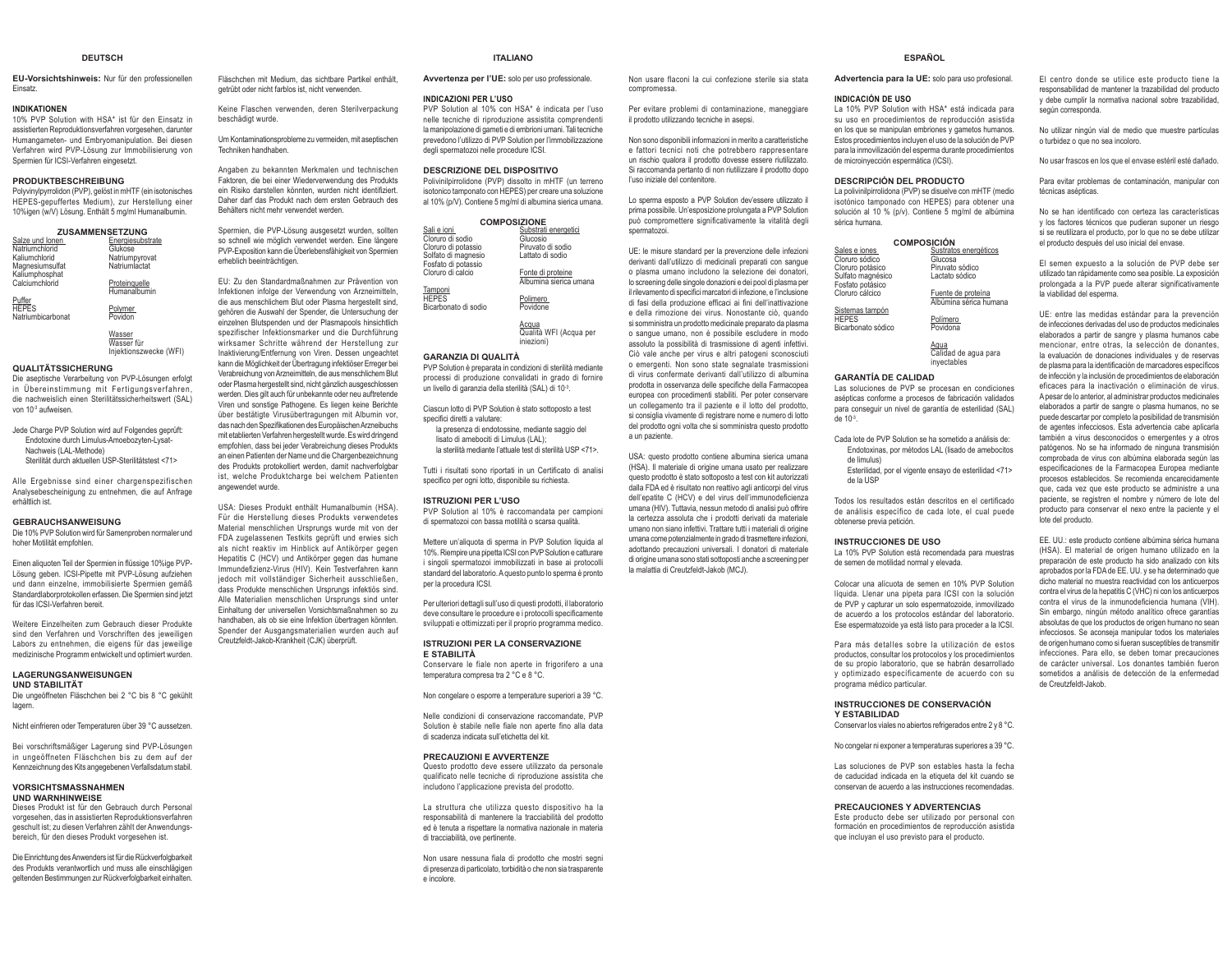# **FRANÇAIS**

**Mise en garde (UE) :**réservé à un usage professionnel.

# **INDICATION D'UTILISATION**

10 % PVP Solution avec HSA\* est destinée à être utilisée pour la manipulation des gamètes et des embryons humains lors des techniques de procréation médicalement assistée, ce qui comprend l'utilisation de cette solution pour l'immobilisation des spermatozoïdes lors des procédures d'IICS.

## **DESCRIPTION DU DISPOSITIF**

Polyvinylpyrrolidone (PVP) dissoute dans du mHTF (milieu tampon d'HEPES isotonique) pour obtenir une solution à 10 % (p/v). Contient 5 mg/ml d'albumine sérique humaine.

| <b>COMPOSITION</b>                             |                                              |  |  |
|------------------------------------------------|----------------------------------------------|--|--|
| Sels et ions                                   | Substrats énergétiques                       |  |  |
| Chlorure de sodium                             | Glucose                                      |  |  |
| Chlorure de potassium                          | Pyruvate de sodium                           |  |  |
| Sulfate de magnésium<br>Phosphate de potassium | Lactate de sodium                            |  |  |
| Chlorure de calcium                            | Source protéique<br>Albumine sérique humaine |  |  |

Tampons HEPES Bicarbonate de sodium Polymère<br>Povidone

<u>Eau</u><br>Qualité WFI

# **ASSURANCE QUALITÉ**

Les solutions de PVP sont traitées de façon aseptique selon des procédés de fabrication qui ont été validés pour répondre à un niveau d'assurance de stérilité (SAL - Sterility Assurance Level) de 10-3.

Chaque lot de PVP Solution a subi les tests suivants : Contenu en endotoxines par la méthode LAL Stérilité par les tests de stérilité courants de la pharmacopée américaine (USP) <71>

Les résultats de ces tests sont disponibles dans un certificat d'analyses spécifique à chaque lot et mis à disposition sur demande.

## **MODE D'EMPLOI**

10 % PVP Solution est recommandée pour les échantillons de sperme à motilité normale ou élevée.

Placer l'aliquote de sperme dans la solution liquide de PVP à 10 %. Remplir la pipette d'IICS avec la solution de PVP et prélever un seul spermatozoïde immobilisé conformément aux protocoles standard de laboratoire. Le spermatozoïde est ainsi prêt pour l'IICS.

Pour plus de détails sur l'utilisation de ces produits, chaque laboratoire doit consulter ses propres procédures et protocoles standard qui ont été spécialement élaborés et optimisés pour chaque établissement médical particulier.

# **CONSIGNES DE CONSERVATION**

**ET STABILITÉ**

Conserver les flacons non entamés réfrigérés entre 2 et 8 °C.

Ne pas congeler ou exposer à des températures supérieures à 39 °C.

Les solutions de PVP sont stables jusqu'à la date de péremption indiquée l'étiquette du kit lorsqu'elle sont conservées conformément aux instructions.

## **PRÉCAUTIONS ET MISES EN GARDE**

Ce dispositif est destiné à une utilisation par un personnel formé aux techniques de procréation médicalement assistée comprenant l'application indiquée pour laquelle le dispositif est prévu.

L'établissement de l'utilisateur de ce dispositif est tenu de veiller à la traçabilité du produit et doit se conformer aux réglementations nationales en matière de traçabilité, le cas échéant.

Ne pas utiliser ce milieu s'il contient des particules, s'il est trouble ou s'il n'est pas incolore.

Ne pas utiliser de flacon dont la stérilité de l'emballage a été compromise.

Pour éviter les problèmes de contamination, manipuler en appliquant des techniques aseptiques.

Les caractéristiques connues et les facteurs techniques pouvant présenter un risque en cas de réutilisation du produit n'ont pas été déterminés. Dès lors, le produit ne doit pas être utilisé après l'utilisation initiale du flacon.

Le sperme exposé à la solution de PVP doit être utilisé dès que possible. Une exposition prolongée à la PVP peut significativement compromettre la viabilité du sperme

UE : Les mesures standard pour éviter les infections résultant de l'utilisation de produits médicinaux fabriqués à partir de sang ou de plasma humain incluent la sélection des donneurs, la recherche de marqueurs spécifiques d'infection sur les dons individuels et les mélanges de plasma et l'inclusion d'étapes de fabrication efficaces pour l'inactivation/l'élimination des virus. En dépit de ces mesures, lorsque des produits médicinaux fabriqués à partir de sang ou de plasma humain sont administrés à un patient, la possibilité de transmission d'agents infectieux ne peut être totalement exclue. Cela s'applique également aux virus inconnus ou émergents et autres pathogènes. Aucun cas de transmission de virus n'a été signalé avec l'albumine fabriquée conformément aux spécifications de la pharmacopée européenne selon des procédés établis. Il est vivement recommandé d'enregistrer le nom et le numéro de lot du produit chaque fois que ce produit est administré à un patient, afin de conserver un lien entre le patient et le lot du produit.

USA : Ce produit contient de l'albumine sérique humaine (HSA). Le matériel d'origine humaine utilisé dans la fabrication de ce produit a été testé par des kits approuvés par la FDA. Aucune réaction n'a été observée avec les anticorps du virus de l'hépatite C (VHC) ni avec ceux dirigés contre le virus de l'immunodéficience humaine (VIH). Cependant, il n'y a pas de méthode d'analyse qui permette de garantir de façon absolue que les produits d'origine humaine ne sont pas contaminés. Manipuler tout matériel d'origine humaine comme s'il était susceptible de transmettre une infection en utilisant les précautions d'usage universelles. Les donneurs à l'origine de ce matériel ont tous subi un test de dépistage de la maladie de Creutzfeldt-Jakob (CJD).

# **PORTUGUÊS**

**Advertência (UE):** Exclusivamente para uso nrofissional

# **INDICAÇÃO DE UTILIZAÇÃO**

A 10% PVP Solution com HSA\* foi concebida para utilização em técnicas de reprodução assistida com manipulação de gâmetas e embriões. Estas técnicas incluem a utilização de PVP Solution na imobilização do espermatozoide durante a ICSI

## **DESCRIÇÃO DO DISPOSITIVO**

Poli(vinilpirrolidona) (PVP) dissolvida em mHTF (meio HEPES isotónico tamponado) para obter uma solução a 10% (p/v). Contém 5 mg/ml de albumina sérica humana.

| <b>COMPOSICÃO</b>    |                                |
|----------------------|--------------------------------|
| Sais e iões          | Substratos energéticos         |
| Cloreto de sódio     | Glucose                        |
| Cloreto de potássio  | Piruvato de sódio              |
| Sulfato de magnésio  | Lactato de sódio               |
| Fosfato de potássio  |                                |
| Cloreto de cálcio    | Fonte de proteína              |
|                      | Albumina sérica humana         |
| Tampões              |                                |
| <b>HEPES</b>         | Polímero                       |
| Bicarbonato de sódio | Povidona                       |
|                      |                                |
|                      | Aaua<br>Qualidade WFI (água p/ |
|                      | preparações injetáveis)        |

**GARANTIA DE QUALIDADE**

As PVP Solutions são processadas asseticamente de acordo com os procedimentos de fabrico validados para se obter um nível de garantia de esterilidade (SAL — Sterility Assurance Level) de 10-3.

Cada lote de PVP Solution é submetido aos seguintes testes:

Endotoxinas pelo ensaio de lisado de amebócitos de Limulus (LAL)

Esterilidade pelos testes de esterilidade do capítulo 71 da versão atual da USP (Farmacopeia dos EUA)

Todos os resultados estão descritos no certificado de análise específico de cada lote, disponível a pedido.

### **INSTRUÇÕES DE UTILIZAÇÃO**

A 10% PVP Solution está recomendada para amostras de esperma de mobilidade normal a elevada.

Coloque uma alíquota de espermatozoides na PVP Solution líquida, 10%. Encha a pipeta para ICSI com a PVP Solution e capture um só espermatozoide, imobilizado de acordo com os procedimentos padrão do laboratório. Esse espermatozoide está preparado para o procedimento de ICSI.

Para obter mais informações sobre a utilização destes produtos, cada laboratório deve consultar os respetivos procedimentos e protocolos que tenham sido concebidos e otimizados especificamente para o seu programa médico.

### **INSTRUÇÕES DE CONSERVAÇÃO E ESTABILIDADE**

Conserve os tubos não abertos refrigerados entre 2 °C e 8 °C.

Não congele nem exponha a temperaturas superiores a 39 °C.

As PVP Solutions são estáveis até à data de validade indicada no rótulo do kit, desde que seja conservada de acordo com as instruções recomendadas.

# **PRECAUÇÕES E ADVERTÊNCIAS**

Este dispositivo destina-se a ser utilizado por pessoal com formação em técnicas de reprodução assistida que incluam a aplicação indicada, à qual se destina o dispositivo.

A instituição do utilizador deste dispositivo é responsável pela manutenção da rastreabilidade do produto e tem de cumprir as regulamentações nacionais sobre rastreabilidade, sempre que aplicável.

Não utilize um tubo de meio que apresente evidências de matéria em partículas, turvação ou que não seja incolor.

Não utilize nenhum frasco cuja embalagem estéril tenha sido comprometida.

Para evitar problemas de contaminação, manipule o produto em condições de assepsia.

Não foram identificadas informações sobre características e fatores técnicos conhecidos que poderiam constituir um risco se o produto se destinasse a reutilização, pelo que o produto não deve ser utilizado após a primeira utilização do recipiente.

Os espermatozoides expostos à PVP Solution devem ser utilizados o mais rapidamente possível. Exposições prolongadas à PVP podem alterar significativamente a mobilidade dos espermatozoides.

UE: As medidas padrão para prevenir infeções resultantes da utilização de produtos medicamentosos preparados a partir de sangue ou plasma humano incluem a seleção de dadores, o rastreio de cada um dos produtos doados e de bancos de plasma para deteção de marcadores de infeção específicos, bem como a inclusão de etapas de fabrico eficazes para a inativação/eliminação de vírus. Não obstante estes cuidados, não é possível excluir totalmente a possibilidade de transmissão de agentes infeciosos quando se administram produtos medicamentosos preparados a partir de sangue ou plasma humano. Isto também se aplica a vírus desconhecidos ou emergentes, bem como a outros agentes patogénicos. Não há relatos que documentem a transmissão de vírus com albumina fabricada de acordo com as especificações da Farmacopeia Europeia através de processos comprovados. Recomenda-se vivamente que sempre que este produto for administrado a um doente, se registe o nome e o número de lote do produto para associar o doente ao lote do produto.

EUA: Este produto contém albumina sérica humana (HSA). Os materiais de origem humana usados no fabrico deste produto foram testados com kits aprovados pela FDA, tendo-se revelado não reativos aos anticorpos da hepatite C (VHC) e aos anticorpos do vírus da imunodeficiência humana (VIH). No entanto, nenhum método de teste oferece garantia absoluta de que os produtos derivados de materiais de origem humana não sejam infeciosos. Manuseie todos os materiais de origem humana como potencialmente passíveis de transmitir infeções, adotando precauções universais. Os dadores do material de origem também foram submetidos a testes para despiste da Doença de Creutzfeldt-Jakob (DCJ).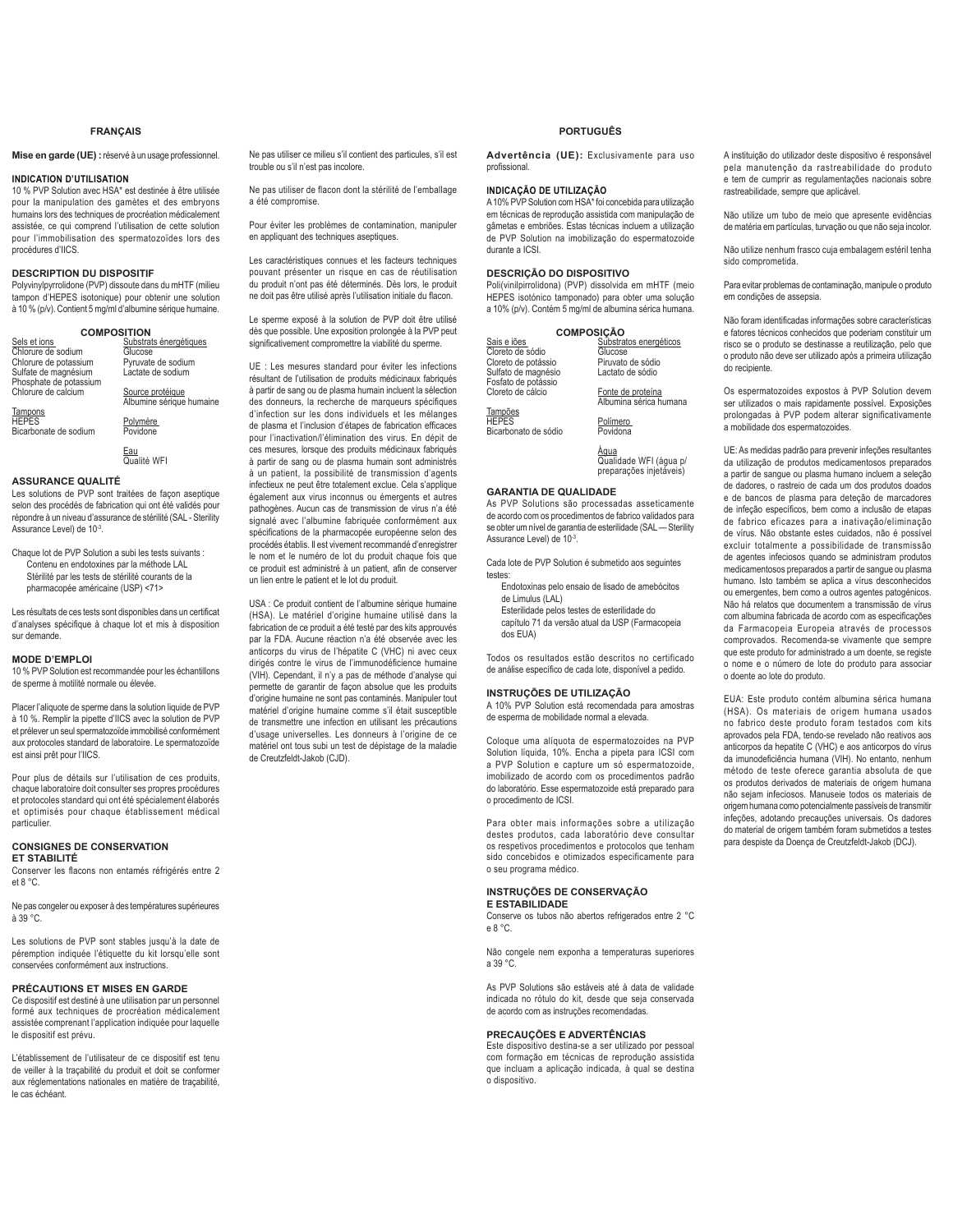### **FAAHNIKA**

### Σύσταση προσοχής για την Ε.Ε.: Για επαννελματική χρήση μόνο

### ENΔΕΙΞΕΙΣ ΧΡΗΣΗΣ

Το 10% PVP Solution with HSA\* προορίζεται για χρήση σε διαδικασίες υποβοηθούμενης αναπαραγωγής, που περιλαμβάνουν χειρισμό ανθρώπινων γαμετών και εμβρύων. Αυτές οι διαδικασίες περιλαμβάνουν τη χρήση **PVP** solution via την ακινητοποίηση του απέρματος στις διαδικασίες Ενδοκυτταροπλασματικής Έγχυσης Σπέρματος (ICSI).

## **ΠΕΡΙΓΡΑΦΗ ΤΗΣ ΣΥΣΚΕΥΗΣ**

Πολυβινυλοπυρρολιδόνη (PVP) διαλυμένη σε mHTF (ένα ισότονο ρυθμιστικό μέσο HEPES) έτσι ώστε να δημιουργηθεί ένα διάλυμα 10% (κ.ό.). Περιέχει ανθρώπινη αλβουμίνη ορού 5 mg/mL.

| ΣΥΝΘΕΣΗ              |                                              |  |
|----------------------|----------------------------------------------|--|
| Άλατα και ιόντα      | Ενεργειακά υποστρώματα                       |  |
| Χλωριούχο νάτριο     | Γλυκόζη                                      |  |
| Χλωριούχο κάλιο      | Πυροσταφυλικό νάτριο                         |  |
| Θειικό μαγνήσιο      | Γαλακτικό νάτοιο                             |  |
| Φωσφορικό κάλιο      |                                              |  |
| Χλωριούνο ασβέστιο   | <u>Πηγή πρωτεΐνης</u><br>Ανθρώπινη αλβουμίνη |  |
|                      |                                              |  |
| Ρυθμιστικά διαλύματα | ορού                                         |  |
| <b>HEPES</b>         |                                              |  |
| Διττανθρακικό νάτριο | Πολυμερές                                    |  |
|                      | Ποβιδόνη                                     |  |

Νερό ........<br>Ποιότητα ενέσιμου  $\hat{U}$ δατος (WEI)

### ΔΙΑΣΦΑΛΙΣΗ ΠΟΙΟΤΗΤΑΣ

Τα διαλύματα PVP solution υποβάλλονται σε επεξεργασία ιε άσηπτη τεχνική σύμφωνα με διαδικασίες παρασκευής που έχουν επικυρωθεί ότι πληρούν επίπεδο διασφάλισης στειρότητας (SAL) 10-3.

Κάθε παρτίδα PVP Solution ελέγχεται για τα εξής: Ενδοτοξίνη με τη μεθοδολογία προϊόντων λύσης αμοιβαδοειδών κυπάρων Limulus (LAL) Στειρότητα μέσω της τρέχουσας δοκιμασίας στειρότητας κατά USP <71>

Όλα τα αποτελέσματα αναφέρονται σε Πιστοποιητικό Ανάλυσης ειδικό ανά παρτίδα, το οποίο διατίθεται κατόπιν σιτήματος

## **ΟΔΗΓΙΕΣ ΧΡΗΣΗΣ**

Το 10% PVP Solution συνιστάται για δείγματα σπέρματος φυσιολογικής και υψηλής κινητικότητας

Τοποθετήστε το κλάσμα του σπέρματος σε υνοό PVP Solution 10% Γεμίστε την πιπέτα της ICSL με το PVP solution και στη συνέχεια συλλάβετε μεμονωμένα, ακινητοποιημένα σπερματοζωάρια σύμφωνα με τα τυπικά Ξω, με το προστηματικό του μεταστηματικό του μεταστηματικό πρωτόκολλα. Το σπέρμα είναι τώρα έτοιμο νια τη διαδικασία ICSI.

Για πρόσθετες λεπτομέρειες σχετικά με τη χρήση των προϊόντων αυτών, κάθε εργαστήριο θα πρέπει να συμβουλεύεται τις δικές του εργαστηριακές διαδικασίες και πρωτόκολλα, τα οποία έχουν αναπτυχθεί και βελτιστοποιηθεί ειδικά για το δικό του ιατρικό πρόγραμμα.

### **ΟΔΗΓΙΕΣ ΦΥΛΑΞΗΣ ΚΑΙ ΣΤΑΘΕΡΟΤΗΤΑ**

Φυλάξτε τα κλειστά φιαλίδια στο ψυγείο σε θερμοκρασία 2 °C fur 8 °C

Μην καταψύχετε και μην εκθέτετε σε θερμοκρασίες υψηλότερες από 39 °C.

Τα διαλύματα PVP solution παραμένουν σταθερά στα κλειστά φιαλίδια έως την ημερομηνία λήξης που αναγράφεται στην ετικέτα του κιτ. όταν φυλάσσονται σύμφωνα με τις οδηνίες.

### **ΠΡΩΦΥΛΑΞΕΙΣ ΚΑΙ ΠΡΩΕΙΛΩΠΩΙΗΣΕΙΣ**

Η συσκευή αυτή προορίζεται για χρήση από προσωπικό που έχει εκπαιδευτεί σε διαδικασίες υποβοηθούμενης αναπαραγωγής που περιλαμβάνουν την υποδεικνυόμενη εφαρμογή για την οποία προορίζεται η συσκευή.

Η εγκατάσταση όπου θα χρησιμοποιηθεί αυτή η συσκευή είναι υπεύθυνη για τη διατήρηση της ιχνηλασιμότητας του προϊόντος και πρέπει να συμμορφώνεται με τους εθνικούς κανονισμούς που αφορούν την ιχνηλασιμότητα,  $\overline{\text{G}}$ 

Μη χρησιμοποιείτε κανένα φιαλίδιο μέσου που παρουσιάζει ενδείξεις σωματιδιακής ύλης, θολερότητας ȒįİȞİȓȞĮȚȐȤȡȦȝȠ

Μη χρησιμοποιείτε καμία φιάλη στην οποία έχει παραβιαστεί η ακεραιότητα της αποστειρωμένης  $\alpha$ 

Για να αποφύγετε προβλήματα με μόλυνση, χειριστείτε εφαρμόζοντας άσηπτες τεχνικές.

Δεν υπάρχουν πληροφορίες σχετικά με γνωστά χαρακτηριστικά και τεχνικούς παράγοντες, οι οποίοι șĮ ȝʌȠȡȠȪıĮȞ ȞĮ İȞȑȤȠȣȞ țȚȞįȪȞȠȣȢ İȐȞ IJȠ ʌȡȠȧȩȞ επαναχρησιμοποιηθεί, συνεπώς το προϊόν δεν πρέπει να επαναχρησιμοποιείται μετά από το αρχικό άνοινμα του περιέκτη.

Το σπέρμα που εκτίθεται στο PVP solution θα πρέπει να χρησιμοποιείται όσο το δυνατόν συντομότερα. H παρατεταυένη έκθεση στο PVP ενδέχεται να επηρεάσει σημαντικά τη βιωσιμότητα του σπέρματος.

E.E.: Εφαρμόζονται τα τυπικά μέτρα πρόληψης λοιμώξεων από τη χρήση ιατροφαρμακευτικών προϊόντων που έχουν παρασκευαστεί από ανθρώπινο αίμα ή πλάσμα και περιλαμβάνουν επιλονή των δοτών. διαλονή μεμονωμένων δωρεών και δημιουργία δεξαμενών πλάσματος για συνκεκριμένους δείκτες λοίμωξης, καθώς και η συμπερίληψη αποτελεσματικών βημάτων κατά την παρασκευή για την αδρανοποίηση/αφαίρεση των ιών. Παρόλα αυτά, όταν χορηγούνται ιατροφαρμακευτικά προϊόντα που έχουν παρασκευαστεί από ανθρώπινο αίμα ή πλάσμα, δεν είναι δυνατόν να αποκλειστεί εντελώς  $\overline{p}$  πιθανότητα μετάδοσης λοιμονόνων παρανόντων Aυτό ισχύει επίσης και νια άννωστους ή νεοεμφανιζόμενους ιούς και άλλους παθογόνους μικροοργανισμούς. Δεν υπάρχουν αναφορές αποδεδειγμένης μετάδοσης τών με αλβουμίνη η οποία έχει παρασκευαστεί με τις προδιαγραφές της Ευρωπαϊκής Φαρμακοποιίας, μέσω των καθιερωμένων διαδικασιών. Συνιστάται ιδιαιτέρως, κάθε φορά που χορηγείται αυτό το προϊόν σε έναν ασθενή, να καταγράφεται το όνομα και ο αριθμός παρτίδας του προϊόντος, ώστε να διατηρείται ένας σύνδεσμος μεταξύ του ασθενούς και της παρτίδας του πορϊόντος

H.Π.Α.: Αυτό το προϊόν περιένει ανθρώπινη αλβουμίνη ορού (HSA). Το υλικό ανθρώπινης προέλευσης το οποίο χρησιμοποιείται στην παρασκευή του προϊόντος αυτού έχει ελεγχθεί με εγκεκριμένα από τον Οργανισμό Τροφίμων και Φαρμάκων των ΗΠΑ (FDA) κιτ και έχει βρεθεί ότι δεν αντιδρά σε αντισώματα κατά του ιού της **ηπατίτιδας C (HCV) και σε αντισώματα κατά του ιού** ανθρώπινης ανοσοανεπάρκειας (HIV). Ωστόσο, καμία μέθοδος ελέγχου δεν προσφέρει πλήρη διασφάλιση ότι **Τα προϊόντα ανθρώπινης προέλευσης δεν είναι** μολυσματικά. Ο χειρισμός όλων των υλικών ανθρώπινης προέλευσης πρέπει να νίνεται σαν να είναι δυνατό να μεταδώσουν λοίμωξη, εφαρμόζοντας γενικές προφυλάξεις. Οι δότες του αρχικού υλικού έχουν επίσης εξεταστεί για νόσο Creutzfeldt-Jakob (CJD).

# **ČEŠTINA**

### Upozornění pro EU: Jen pro profesionální použití.

### **INDIKACE PRO POUŽITÍ**

Roztok 10% PVP Solution s HSA\* je určen k použití při postupech asistované reprodukce, které zahrnují manipulaci s lidskými gametami a embryi. Tyto postupy zahrnují použití roztoku PVP k imobilizaci spermií pro postupy s intracytoplazmatickou injekcí spermie (ICSI).

### **POPIS PROSTŘEDKU**

Polyvinylpyrolidon (PVP) rozpuštěný v mHTF (izotonickém médiu pufrovaném HEPES) k přípravě 10% (w/v) roztoku. Obsahuje 5 mg/ml lidského sérového albuminu.

| <b>SLOŽENÍ</b>                                                                               |                                                                    |  |
|----------------------------------------------------------------------------------------------|--------------------------------------------------------------------|--|
| Soli a jonty<br>Chlorid sodný<br>Chlorid draselný<br>Síran hořečnatý<br>Fosforečnan draselný | Energetické substráty<br>Glukóza<br>Pyruvát sodný<br>Mléčnan sodný |  |
| Chlorid vápenatý                                                                             | Zdroj proteinů<br>Lidský sérový albumin                            |  |
| Pufry<br>HEPES<br>Hydrogenuhličitan sodný                                                    | Polymer<br>Povidon                                                 |  |
|                                                                                              | Voda<br>V kvalitě vody pro injekci                                 |  |

### **ZAJIŠTĚNÍ KVALITY**

Roztoky PVP jsou filtrovány přes membránu a asepticky zpracovány podle výrobních metod, které byly validovány pro úroveň zajištění sterility (SAL) 10-3.

Každá šarže PVP Solution je testována na: endotoxin testem Limulus Amebocyte Lysate (LAL), sterilitu aktuálně noužívaným testem na kontrolu sterility podle lékopisu USA <71>.

Všechny výsledky jsou uvedeny v analytickém certifikátu k příslušné šarži, který je k dispozici na vyžádání.

### **NÁVOD K POUŽITÍ**

Roztok 10% PVP Solution je doporučený pro vzorky spermií s normální a vysokou pohyblivostí.

Vložte díl spermií do tekutého roztoku PVP. 10 %. Naplňte pipetu na ICSI roztokem PVP a poté podle standardního protokolu laboratoře zachyťte jedinou imobilizovanou spermii. Spermie je nyní připravena k intracytoplazmatické spermiové injekci (ICSI).

Další informace o noužití těchto výrobků každá laboratoř získá ve vlastních laboratorních metodách a protokolech vypracovaných a optimalizovaných specificky pro její konkrétní zdravotnický program.

### **PODMÍNKY UCHOVÁVÁNÍ A STABILITA**

Neotevřené lahvičky uchovávejte v chladničce při teplotě od 2 °C do 8 °C.

Nezmrazuite a nevystavuite teplotám vyšším než 39 °C.

Při dodržení pokynů k uchovávání jsou roztoky PVP v neotevřených lahvičkách stabilní do data exspirace uvedeného na štítku soupravy.

### **BEZPEČNOSTNÍ OPATŘENÍ A VAROVÁNÍ**

Tento prostředek je určen k použití pracovníky školenými v postupech asistované reprodukce, které zahrnují indikovanou aplikaci, pro kterou je prostředek určený.

Za sledovatelnost prostředku a dodržování platných státních nřednisů týkajících se sledovatelnosti odnovídá podle situace zdravotnické zařízení, v němž je prostředek noužíván

Nepoužívejte žádné lahvičky s médiem, které obsahuje částečky, je zakalené nebo není bezbarvé.

Nepoužívejte žádnou lahev s poškozeným sterilním balením.

### **DANSK**

**Regel for EU:** Kun til professionel brug.

### **INDIKATIONER FOR ANVENDELSE**

Aby se zabránilo problémům s kontaminací, dodržuite při

Nebyly získány poznatky o známých vlastnostech a technických faktorech, které by mohly představovat riziko při opakovaném použití výrobku, a proto výrobek nesmí být

Spermie vystavené roztoku PVP je třeba použít co neirychleji. Delší vystavení roztoku PVP může významně

EU: Standardní opatření k prevenci infekcí při používání léčivých přípravků získávaných z lidské krve nebo plazmy zahrnují výběr dárců, screening jednotlivých darovaných produktů a sdružené plazmy na přítomnost specifických markerů infekcí a zařazení účinných kroků k inaktivaci/ RGV HAGVET VAR VEDELIGI GRADEN SAVAST VIDIL ARGUMENT SARA nelze při podávání léčivých přípravků získaných z lidské krye nebo plazmy možnost přenosu infekčních činitelů zcela vyloučit. To se také týká neznámých či nově objevovaných virů a jiných patogenů. U albuminu vyráběného zavedenými postupy podle specifikací Evropského lékopisu nebyly hlášeny žádné případy prokázaného přenosu virů. Pokaždé, když je pacientce podán tento přípravek, důrazně doporučujeme zapsat jeho název a číslo šarže, aby byla zachována souvztažnost mezi pacientkou a šarží přípravku. USA: Tento výrobek obsahuje lidský sérový albumin (HSA). Lidský zdrojový materiál použitý k přípravě tohoto výrobku byl testován soupravami schválenými FDA a shledán nereaktivním vůči protilátkám proti viru hepatitidy C (HCV) a viru lidské imunodeficience (HIV), Žádná zkušební metoda však nemůže zcela zaručit, že přípravky získávané z lidských zdrojů nejsou infekční. Se všemi materiály z lidských zdrojů zacházejte, jako by u nich byla možnost přenosu infekce, a zachovávejte všeobecná bezpečnostní opatření. Dárci zdrojového materiálu také prošli screeningem na Creutzfeldt-Jakobovu

manipulaci aseptické postupy.

.<br>používán po prvním použití nádoby.

ovlivnit životnost spermií.

nemoc.

 10% PVP Solution with HSA\* er beregnet til brug ved procedurer til assisteret reproduktion, som inkluderer manipulation af gameter og embryoer. Disse procedurer inkluderer brug af PVP solution til immobilisering af sperm til intracytoplasmatisk sædcelleinjektion (ICSI).

### **BESKRIVELSE AF PRODUKTET**

 Polyvinylpyrrolidon (PVP) opløst i mHTF (et isotonisk HEPES-bufferet medium), så der opnås en 10 % (vægt/ vol) opløsning. Indeholder 5 mg/ml humant serumalbumin.

| <b>SAMMENSÆTNING</b>            |                     |  |
|---------------------------------|---------------------|--|
| Salte og ioner                  | Energisubstrater    |  |
| Natriumklorid                   | Glukose             |  |
| Kaliumklorid                    | Natriumpyruvat      |  |
| Magnesiumsulfat<br>Kaliumfosfat | Natriumlaktat       |  |
| Kalciumklorid                   | Proteinkilde        |  |
|                                 | Humant serumalbumin |  |
| <b>Buffere</b><br><b>HEPES</b>  | Polymer             |  |
| Natriumbikarbonat               | Polyvidon           |  |
|                                 |                     |  |
|                                 | $\cdots$            |  |

<u>Vand</u><br>Af kvalitet til injektionsvæske

### **KVALITETSSIKRING**

 PVP solutions er aseptisk behandlet iht. fremstillingsprocedurer, som er blevet valideret og opfylder et sterilitetssikringsniveau (SAL) på 10-3.

Hvert parti PVP Solution testes for: Endotoxin med Limulus Amebocyte Lysatemetoden (LAL) Sterilitet med den aktuelle United States Pharmacopeia-test (USP) <71>

Alle resultater rapporteres på et partispecifikt analysecertifikat (Certificate of Analysis), som kan fås efter anmodning.

### **BRUGSANVISNING**

 10 % PVP Solution anbefales til sædprøver med normal og høj motilitet.

Anbring en alikvot sæd i den flydende 10 % PVP solution. Fyld en pipette til intracytoplasmatisk sædcelleinjektion (ICSI) med PVP solution og fang dernæst en enkelt, immobiliseret sædcelle iht. laboratoriets standardprotokoller. Spermen er nu klar til intracytoplasmatisk sædcelleinjektion (ICSI).

For yderligere oplysninger om brug af disse produkter skal hvert laboratorium følge sine egne procedurer og protokoller, som er blevet specifikt udviklet og optimeret til laboratoriets eget medicinske program.

### **ANVISNINGER FOR OPBEVARING OG STABILITET**

Uåbnede hætteglas opbevares nedkølet ved 2 °C - 8 °C.

Må ikke fryses eller udsættes for temperaturer over 39 °C.

PVP solutions er stabile i uåbnede hætteglas indtil udløbsdatoen på kittets etiket, hvis de opbevares som anvist.

### **FORHOLDSREGLER OG ADVARSLER**

 Dette udstyr er beregnet til brug af personale, der er uddannet i assisteret reproduktionsprocedurer, der inkluderer den indicerede anvendelse, som dette udstyr er beregnet til.

Den institution, som bruger produktet, er ansvarlig for at opretholde sporbarheden af produktet og skal, hvor det er muligt, overholde gældende, nationale bestemmelser for sporbarhed.

Anvend ikke hætteglas med medium, der indeholder partikler, er uklart eller ikke er farveløst.

Flasker, hvis sterile emballage er blevet kompromitteret, må ikke anvendes.

Undgå problemer med kontamination ved at bruge aseptiske teknikker.

Information om kendte egenskaber og tekniske faktorer, der kan udgøre en risiko, hvis produktet genanvendes, er ikke identificeret. Derfor må produktet ikke bruges efter den første brug af beholderen.

Sæd, der eksponeres for PVP solution, skal bruges hurtigst muligt. Forlænget eksponering for PVP kan have en betydelig indvirkning på sædens viabilitet.

EU: Standardforanstaltninger til forebyggelse af infektioner, der skyldes brug af lægemidler tilberedt ud fra humant blod eller plasma, inkluderer udvælgelse af donorer, screening af individuelle donationer og plasmapools for specifikke infektionsmarkører og inklusion af effektive fremstillingsprocedurer mhp. inaktivering/fjernelse af vira. På trods af dette kan risikoen for overførsel af smittefarlige stoffer ikke helt udelukkes ved administration af lægemidler, der er fremstillet af humant blod eller plasma. Dette gælder også for ukendte eller nye vira og andre patogener. Der foreligger ingen rapporter om dokumenterede virusoverførsler med albumin fremstillet ifølge specifikationerne i Den Europæiske Farmakopé ved hjælp af etablerede processer. Det anbefales kraftigt at registrere produktets navn og batchnummer, hver gang dette produkt gives til en patient, for at opretholde et link mellem patienten og produktets batch.

USA: Dette produkt indeholder humant serumalbumin (HSA). Humant kildemateriale, som er anvendt til fremstilling af dette produkt, er blevet testet med analysesæt, der er licenseret af FDA (fødevare- og lægemiddelstyrelsen i USA) og er fundet ikke-reaktivt over for antistoffer mod hepatitis C (HCV) og antistoffer mod human immundefektvirus (HIV). Ingen testmetode kan imidlertid helt garantere, at produkter, GHUHUDAH HUDAHGWADAH HUDAHGWADAH HUDAHGWADAH PERDAHAHAT DENGAN BERBEDAH DARI BERBEDAH DARI BERBEDAH DARI BERBE alt humant kildemateriale som værende smittefarligt, og overhold de universelle forsigtighedsregler. Donorerne af kildematerialet er også blevet screenet for Creutzfeldt-Jakobs sygdom (CJD).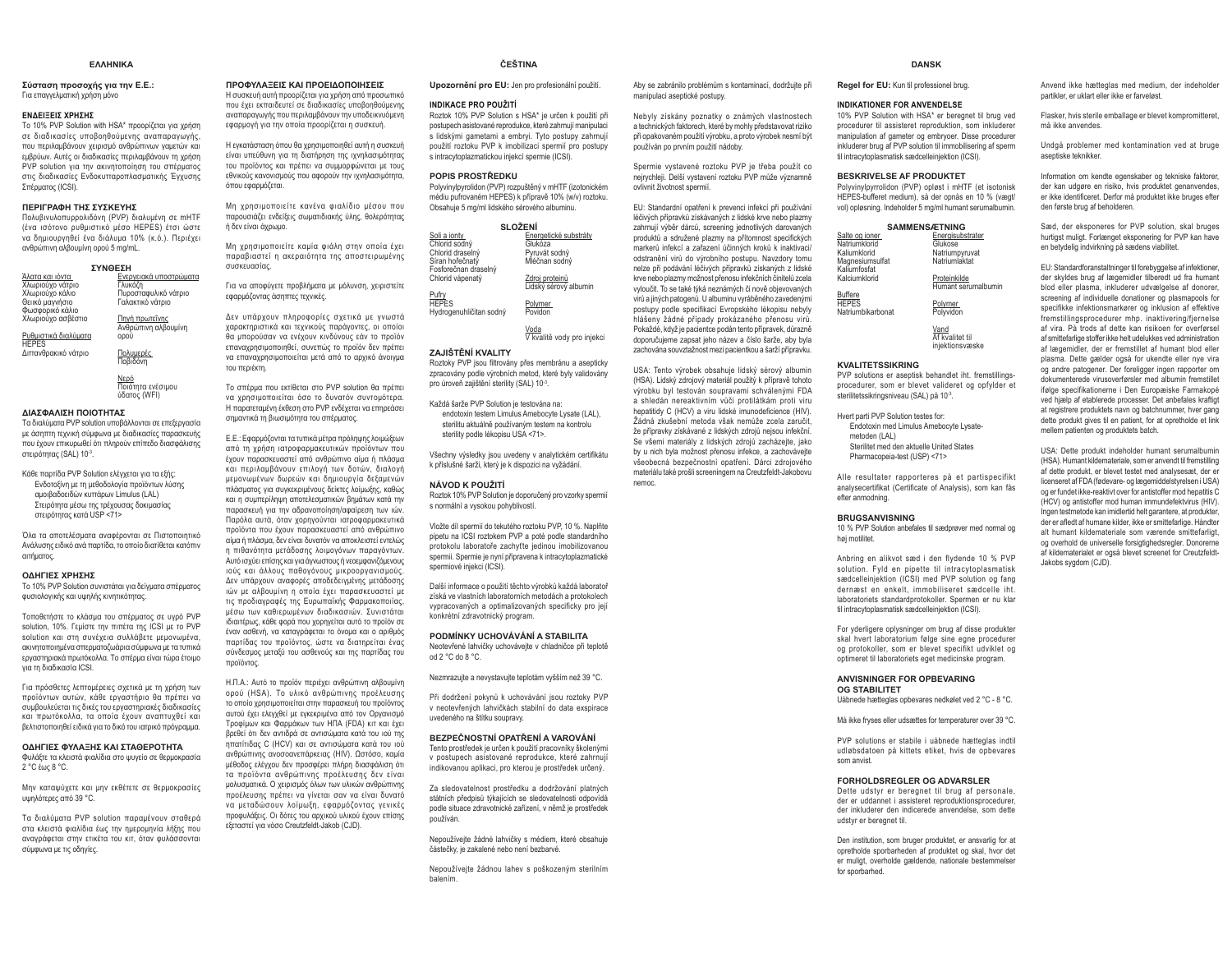## **SUOMI**

# **EU-varoitus:** Vain ammattikäyttöön

## **KÄYTTÖAIHE**

10% PVP Solution with HSA\* -liuos on tarkoitettu avusteisiin lisääntymistoimenpiteisiin, joihin kuuluu ihmisen gameettien ja alkioiden manipulaatio. Näissä toimenpiteissä PVPliuosta käytetään siittiöiden paikallaan pitämiseen mikrohedelmöitystoimenpiteissä (ICSI).

# **VÄLINEEN KUVAUS**

Polyvinyylipyrrolidoni (PVP) liuotettuna mHTF:ään (isotoniseen HEPES-puskuroituun liuokseen) niin, että saadaan 10-prosenttinen (paino/tilavuus) liuos. Sisältää ihmisen seerumialbumiinia 5 mg/ml.

| <b>KOOSTUMUS</b>   |                          |  |
|--------------------|--------------------------|--|
| Suolat ja ionit    | Energiasubstraatit       |  |
| Natriumkloridi     | Glukoosi                 |  |
| Kaliumkloridi      | Natriumpyruvaatti        |  |
| Magnesiumsulfaatti | Natriumlaktaatti         |  |
| Kaliumfosfaatti    |                          |  |
| Kalsiumkloridi     | Proteiinin lähde         |  |
|                    | Ihmisen seerumialbumiini |  |

Puskurit HEPES Natriumbikarbonaatti

> Vesi Injektionesteisiin tarkoitetun veden laatuinen

Polymeeri<br>Povidoni

# **LAADUNVARMENNUS**

PVP-liuokset on kalvosuodatettu ja aseptisesti käsitelty valmistusmenetelmillä, jotka on validoitu vastaamaan steriiliystasoa (SAL) 10-3

Jokainen PVP Solution -liuoksen erä testataan seuraavilla

- testeillä: endotoksiini Limulus Amebocyte Lysate (LAL) -menetelmällä
	- steriiliys nykyisellä USP-steriiliystestillä <71>.

Kaikki koetulokset ilmoitetaan eräkohtaisesti analyysitodistuksessa, joka on pyynnöstä saatavissa.

### **KÄYTTÖOHJEET**

10% PVP Solution -liuosta suositellaan normaalisti tai nopeasti liikkuvia siittiöitä sisältäviin näytteisiin.

Laita siittiöalikvootti 10-prosenttiseen PVP-liuokseen. Täytä mikrohedelmöitykseen (ICSI) käytettävä pipetti PVPliuoksella ja tartu sitten yhteen paikallaan pidettyyn siittiöön laboratorion normaalikäytännön mukaisesti. Siittiö on nyt valmis mikrohedelmöitykseen (ICSI-toimenpiteeseen).

Kunkin laboratorion tulee katsoa lisäohjeet näiden tuotteiden käyttöä varten omista laboratoriokäytäntö-ja protokollaohjeistaan, jotka on kehitetty ja optimoitu nimenomaan laboratorion omaa terveydenhuoltoohielmaa varten.

# **SÄILYTYSOHJEET JA STABIILIUS**

Säilytä avaamattomat pullot jääkaapissa 2–8 °C:ssa.

Ei saa jäätyä eikä altistaa yli 39 °C:n lämpötiloille.

PVP-liuokset ovat stabiileja avaamattomissa pulloissa pakkauksen etikettiin merkittyyn viimeiseen käyttöpäivään saakka, kun niitä säilytetään ohjeiden mukaan.

# **VAROTOIMET JA VAROITUKSET**

Tämä väline on tarkoitettu avusteisiin lisääntymismenetelmiin koulutetun henkilöstön käyttöön; näihin kuuluu välineen käyttöaiheen mukainen tarkoitettu käyttö.

Tämän välineen käyttäjälaitoksen vastuulla on säilyttää tuotteen jäljitettävyys, ja laitoksen on noudatettava jäljitettävyyttä koskevia asianmukaisia kansallisia säännöksiä.

Älä käytä elatusainepulloa, jos siinä näkyy hiukkasia, se on sameaa tai se ei ole väritöntä.

Älä käytä pulloa, jos sen steriili pakkaus ei ole ehjä.

Kontaminaatio-ongelmien välttämiseksi käsittelyssä tulee noudattaa aseptisia menetelmiä.

Tietoja tunnetuista ominaisuuksista ja teknisistä tekijöistä, jotka voisivat aiheuttaa riskejä, jos tuotetta käytettäisiin toistamiseen, ei ole yksilöity; tästä syystä tuotetta ei saa käyttää säiliön ensimmäisen käyttökerran jälkeen.

PVP-liuokselle altistetut siittiöt on käytettävä mahdollisimman nopeasti. Pitempi altistus PVP:lle voi huomattavasti vaikuttaa siittiöiden elinkelpoisuuteen.

EU: Ihmisen verestä tai plasmasta valmistettujen lääkinnällisten tuotteiden käytöstä johtuvien infektioiden torjunnan vakiomenetelmiä ovat luovuttajien valinta, yksittäisten luovutusten ja plasmapoolien seulonta werdigten infektiomerkkiaineiden suhteen ja tehokkaiden valmistusvaiheiden käyttäminen virusten inaktivointia tai poistoa varten. Tästä huolimatta ihmisen verestä tai plasmasta valmistettuja lääkevalmisteita käytettäessä ei voida kokonaan sulkea pois tartunnanaiheuttajien siirtymisen mahdollisuutta. Tämä koskee myös tuntemattomia tai kehittyviä viruksia ja muita patogeenejä. Mitään ilmoituksia todetuista virustartunnoista ei ole saatu Euroopan farmakopeamääritysten mukaisesti vakiintuneilla menetelmillä valmistettuun albumiiniin liittyen. On erittäin suositeltavaa, että aina kun tätä tuotetta annetaan potilaalle, tuotteen nimi ja eränumero kirjataan, jotta yhteys potilaan ja tuote-erän välillä säilyy.

USA: Tämä tuote sisältää ihmisen seerumin albumiinia (HSA). Tuotteen valmistuksessa käytetyn ihmisperäisen aineen on FDA:n lisensioimilla testipakkauksilla todettu olevan ei-reaktiivista hepatiitti C -viruksen (HCV) vastaaineille ja ihmisen immuunikatoviruksen (HIV) vasta-aineille. Mikään testausmenetelmä ei kuitenkaan tarjoa täydellistä varmuutta siitä, että ihmisperäiset tuotteet eivät aiheuta tartuntaa. Käsittele kaikkea ihmisperäistä materiaalia yleisiä varotoimenpiteitä käyttäen, ikään kuin se voisi aiheuttaa infektion. Lähdeaineiden luovuttajat on seulottu myös CJD:n suhteen.

# **LATVISKI**

**ES brīdinājums**: tikai profesionālai lietošanai

### **LIETOŠANAS INDIKĀCIJA**

"10% PVP Solution" (10 % PVP šķīdums) ar HSA\* paredzēts lietošanai ar palīglīdzekliem veicamās reproduktīvās procedūrās, kuras ietver manipulācijas ar cilvēka gametām un embrijiem. Šīs procedūras ietver PVP škīduma izmantošanu spermatozoīdu imobilizācijai, lai veiktu ICSI procedūras.

# *IERICES APRAKSTS*

Barotnē mHTF (izotoniska HEPES buferbarotne) izšķīdināts polivinilpirolidons (PVP), lai pagatavotu 10 % (sv/t) šķīdumu. Satur 5 mg/ml cilvēka seruma albumīna (Human Serum *Albumin* – *HSA*).

|                                   | <b>SASTĀVS</b> |                         |
|-----------------------------------|----------------|-------------------------|
| Sāli un joni                      |                | Enerģijas substrāti     |
| Nātrija hlorīds                   |                | Glikoze                 |
| Kālija hlorīds                    |                | Pirovīnogskābes         |
| Magnija sulfāts                   |                | nātrija sāls            |
| Kālija fosfāts<br>Kalcija hlorīds |                | Nātrija laktāts         |
|                                   |                | Proteīnu avots          |
| Buferi                            |                | Cilvēka seruma albumīns |
| <b>HEPES</b>                      |                | Polimēri                |
| Nātrija bikarbonāts               |                | Povidons                |
|                                   |                |                         |
|                                   |                | Ūdens                   |
|                                   |                | Injekciju ūdens         |
|                                   |                | (WFI) kvalitāte         |
|                                   |                |                         |

# **KVALITĀTES NODROŠINĀŠANA**

PVP šķīdumi ir aseptiski apstrādāti saskaņā ar apstiprinātām ražošanas procedūrām, kas atbilst sterilitātes garantijas līmenis (sterility assurance level – SAL) 10<sup>-3</sup>.

Katrai "PVP Solution" partijai tiek pārbaudīts tālāk norādītais

**Endotoksīni – ar Limulus amebocīta lizāta (LAL)** metodi.

Sterilitāte - ar pašreizējo ASV Farmakopejas (USP) sterilitātes testu <71> Visi rezultāti tiek ziņoti katrai partijai īpašā analīzes

sertifikātā, kas ir pieejams pēc pieprasījuma. **LIETOŠANAS NORĀDĪJUMI** 

"10% PVP Solution" ieteicams normāli un ļoti kustīgu spermatozoīdu paraugiem.

levietojiet atdalītu spermatozoīdu 10 % šķidrā PVP šķīdumā. lepildiet ICSI pipetē PVP šķīdumu un tad satveriet atsevišķu, imobilizētu spermatozoīdu saskanā ar laboratorijas standarta protokolu. Tagad spermatozoīds ir sagatavots JCSI procedūrai

Papildu informācija par šo produktu lietošanu meklējama katras laboratorijas procedūru aprakstos un protokolos,<br>kas īpaši izstrādāti un optimizēti individuālajai medicīniskajai programmai

# $GLABĀŠANAS NORĀDĪJUMI$

**UN STABILITÄTE** Uzglabājiet neatvērtus flakonus atdzesētus 2-8 °C temperatūrā.

Nesaldēt un nepaklaut par 39 °C augstākas temperatūras iedarbībai.

Glabājot atbilstoši norādītajam, PVP šķīdums ir stabils līdz derīguma termiņam, kas norādīts flakona un komplekta etiketes.

### **PIESARDZĪBAS PASĀKUMI UN BRĪDINĀ.JUMI**

Šī ierīce ir lietošanai darbiniekiem, kas apguvuši ar palīglīdzekļiem veicamas reproduktīvās procedūras, arī tādas, kurām šī ierīce ir paredzēta.

Par produkta izsekojamības uzturēšanu atbild šīs ierīces lietotāja iestāde, kurai jāievēro valsts noteikumi par izsekojamību, ja tādi ir.

Nelietojiet nevienu flakonu ar barotni, kurā redzamas daļiņas, duļķes vai kuras saturs nav dzidrs un bezkrāsains.

Nelietojiet nevienų pudelį, kurai ir bojāts sterilais iesainojums

Lai izvairītos no kontaminācijas radītām problēmām. rīkojieties, izmantojot aseptiskas metodes.

Informācija par zināmajām īpašībām un tehniskajām īpatnībām, kas, produktu lietojot atkārtoti, varētu radīt risku, nav noteikta, tāpēc produktu nedrīkst lietot pēc trauka pirmās lietošanas reizes

PVP škīdumam paklautā sperma ir jāizlieto tik drīz, cik vien iespējams. Paildzināta pakļaušana PVP šķīdumam var būtiski mainīt spermatozoīda dzīvotspēju.

ES: standarta pasākumi, lai novērstu infekcijas, ko izraisa no cilvēka asinīm vai plazmas izgatavoti medikamenti, ir donoru atlase, atsevišķu donoru materiālu un plazmas fondu skrīnings, lai noteiktu konkrētus infekcijas markierus. un efektīvas ražošanas procesā iekļautas darbības, lai inaktivētu/atdalītu vīrusus. Neraugoties uz to, ievadot no cilvēka asinīm vai plazmas pagatavotus medikamentus, nevar pilnībā izslēgt infekciozu vielu pārnešanas iespēju. Tas attiecas arī uz nezināmiem vai jaunatklātiem vīrusiem un citiem patogēniem. Nav ziņots par pierādītiem vīrusu pārnešanas gadījumiem, lietojot albumīnu, kas izgatavots ar visnāratzītiem nanēmieniem saskanā ar Fironas Farmakopejas specifikācijām. Ir stingri ieteicams, katru reizi pacientam ievadot šo produktu, pierakstīt produkta TELE PERSONALIN TETERET EF PERSONAL, PERSONAL PERSONALIN DOSaukumu un sērijas numuru, lai saglabātu saikni starp pacientu un produkta sēriju.

ASV: šis produkts satur cilvēka seruma albumīnu (HSA). Cilvēka izcelsmes materiāls, kas izmantots šā produkta izgatavošanā, ir pārbaudīts ar FDA apstiprinātiem komplektiem, un konstatēts, ka tas nereaģē ar antivielām pret C hepatītu (HCV) un antivielām pret cilvēka imūndeficīta vīrusu (HIV). Tomēr neviena testa metode pilnībā negarantē to, ka no cilvēka izcelsmes materiāla iegūti produkti nebūs infekciozi. Ar visiem cilvēka izcelsmes materiāliem rīkojieties tā, it kā tie spētu pārnest infekciju, ievērojot vispārējus piesardzības pasākumus. Izmantojamā materiāla donori tikuši nārhaudīti arī attiecībā uz KJS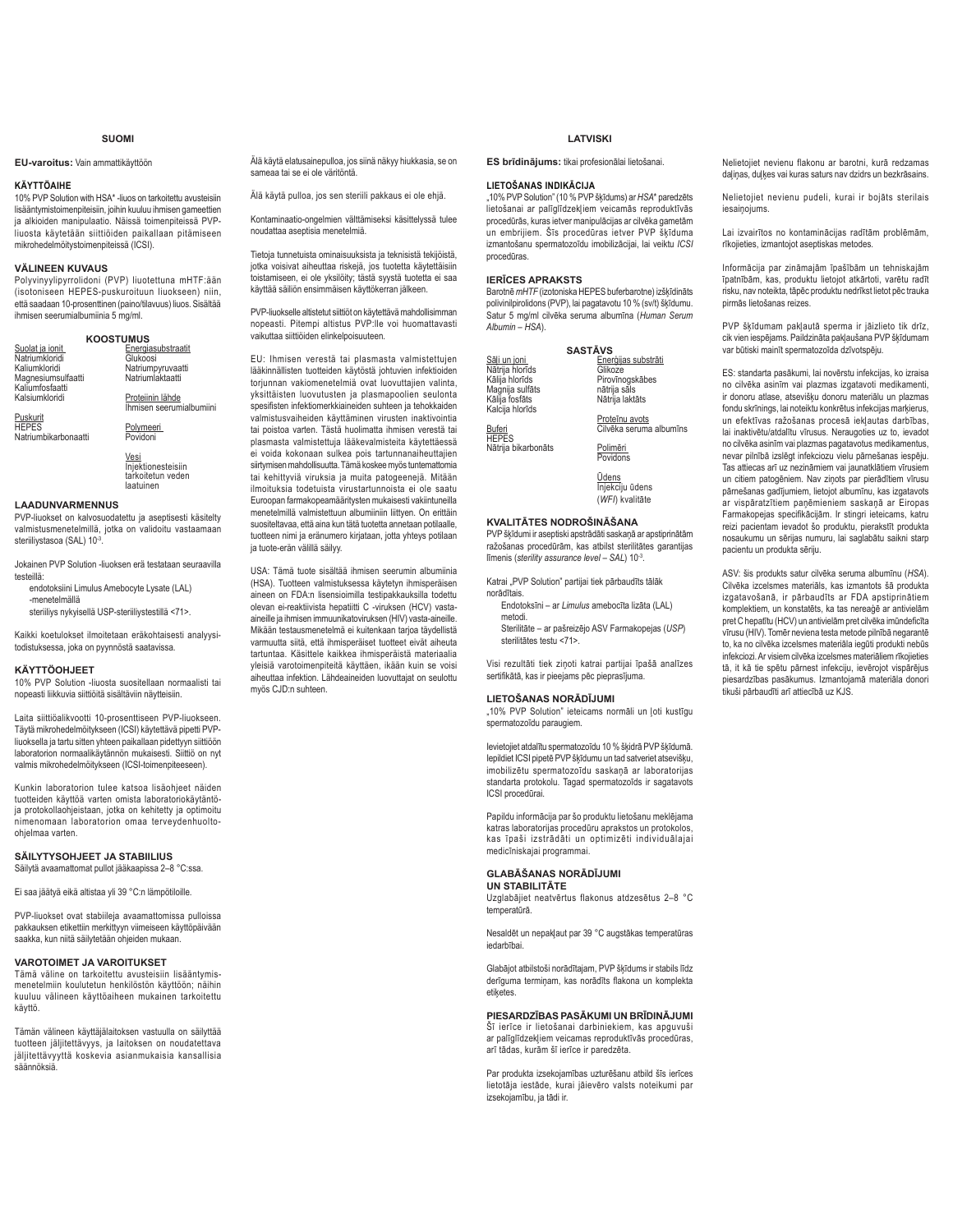### **NEDERLANDS**

**Waarschuwing (EU):** Alleen voor professioneel gebruik.

### **INDICATIE VOOR GEBRUIK**

 10% PVP Solution met HSA\* is bedoeld voor gebruik bij geassisteerde voortplantingsprocedures waarbij gameeten embryomanipulatie bij de mens plaatsvindt. Tot deze procedures behoort het gebruik van PVP Solution voor het immobiliseren van sperma voor intracytoplasmatische sperma-injectie (ICSI)-procedures.

### **BESCHRIJVING VAN HET HULPMIDDEL**

 Polyvinylpyrrolidon (PVP) opgelost in mHTF (een isotoon HEPES-gebufferd medium) voor het maken van een 10% (g/v) oplossing. Bevat 5 mg/ml menselijk serumalbumine.

| <b>SAMENSTELLING</b>              |                                      |  |
|-----------------------------------|--------------------------------------|--|
| Zouten en ionen                   | Energiesubstraten                    |  |
| Natriumchloride                   | Glucose                              |  |
| Kaliumchloride                    | Natriumpyruvaat                      |  |
| Magnesiumsulfaat<br>Kalĭumfosfaat | Natriumlactaat                       |  |
| Calciumchloride                   | Eiwitbron<br>Menselijk serumalbumine |  |
| <b>Buffers</b>                    |                                      |  |
| <b>HEPES</b>                      | Polymeer                             |  |
| Natriumbicarbonaat                | Povidon                              |  |
|                                   |                                      |  |

<u>Water</u><br>Farmaceutisch kwaliteitswater (WFI)

### **KWALITEITSBORGING**

 PVP-oplossingen worden op aseptische wijze verwerkt volgens productieprocedures die zijn gevalideerd voor een Sterility Assurance Level (SAL) van 10-3.

Elke partij PVP Solution is getest op: Endotoxine middels de Limulus Amebocyte Lysate (LAL)-methode Steriliteit middels de huidige Amerikaanse Farmacopee (USP) steriliteitstest <71>

Alle resultaten worden gerapporteerd op een partijspecifiek analysecertificaat dat op verzoek beschikbaar is.

## **GEBRUIKSAANWIJZING**

 De 10% PVP Solution wordt aanbevolen voor spermamonsters met normale tot hoge motiliteit.

Plaats een hoeveelheid sperma in de vloeibare 10% PVP Solution. Vul een ICSI-pipet met PVP Solution en vang vervolgens enkelvoudig, geïmmobiliseerd sperma op volgens standaard laboratoriumprotocollen. Het sperma is nu klaar voor de ICSI-procedure.

Voor aanvullende informatie over het gebruik van deze producten dienen alle laboratoria hun eigen laboratoriumprocedures en -protocollen te raadplegen die speciaal zijn ontwikkeld en geoptimaliseerd voor uw individueel medisch programma.

### **BEWAARINSTRUCTIES EN STABILITEIT**

Bewaar de ongeopende flacons gekoeld bij een temperatuur van 2 °C tot 8 °C.

Niet invriezen of blootstellen aan temperaturen hoger dan 39 °C.

PVP-oplossingen zijn stabiel in ongeonende flacons tot de houdbaarheidsdatum die op het etiket van de kit is vermeld, mits het product volgens de instructies worden bewaard.

### **VOORZORGSMAATREGELEN EN WAARSCHUWINGEN**

 Dit hulpmiddel is bedoeld voor gebruik door personeel dat opgeleid is in geassisteerde voortplantingsprocedures, inclusief de aangegeven toepassing waarvoor het hulpmiddel is bedoeld.

De instelling waarin dit hulpmiddel wordt gebruikt, is verantwoordelijk voor het behoud van de traceerbaarheid van het product en moet, waar van toepassing, voldoen aan de nationale voorschriften met betrekking tot traceerbaarheid.

Gebruik geen flacons met een medium dat (vaste) deelties bevat, troebel of niet kleurloos is.

Gebruik geen flessen waarvan de steriele verpakking beschadigd is.

Gebruik aseptische methoden om besmettingsproblemen te vermijden

Er is geen informatie vermeld over bekende eigenschappen en technische factoren die bij hergebruik van het product een risico kunnen opleveren. Om die reden mag het product na het eerste gebruik van de verpakking niet worden hergebruikt.

Sperma dat is blootgesteld aan PVP Solution dient zo snel mogelijk te worden gebruikt. Een langere blootstelling aan PVP kan aanzienlijke gevolgen hebben voor de levensvatbaarheid van het sperma.

EU: Tot de standaardmaatregelen ter voorkoming van infecties door gebruik van geneesmiddelen die bereid zijn uit menselijk bloed of plasma behoren de selectie van donors, de screening van individuele donaties en plasmapools op specifieke infectiemarkers en de toepassing van effectieve fabricagestappen voor de inactivatie/verwijdering van virussen. Desondanks kan bij toediening van geneesmiddelen bereid uit menselijk bloed of plasma de kans op overdracht van infectieuze agentia niet volledig worden uitgesloten. Dit geldt ook voor onbekende of toekomstige virussen en andere pathogenen. Er zijn geen meldingen ontvangen van bewezen virusoverdrachten bij albumine dat met behulp van gevestigde processen volgens de specificaties van Europese Farmacopee is gefabriceerd. U wordt dringend aangeraden om telkens als dit product aan een patiënt wordt toegediend, de naam en het partijnummer van het product te noteren, zodat er een link blijft bestaan tussen de patiënt en de productpartij.

VS: Dit product bevat menselijk serumalbumine (HSA). Het menselijk bronmateriaal dat wordt gebruikt bij de vervaardiging van dit product is getest met door de Amerikaanse Inspectiedienst voor Voedings- en Geneesmiddelen (FDA) goedgekeurde kits. Daaruit is gebleken dat het niet reageert op de antistoffen voor hepatitis C (HCV) en antistoffen voor het menselijk immunodeficiëntievirus (hiv). Geen enkele testmethode kan echter volledige zekerheid bieden da de uit menselijke bronnen verkregen producten niet besmettelijk zijn. Ga met al het menselijk bronmateriaal om alsof het infecties kan overdragen en neem universele voorzorgsmaatregelen. Donors van het bronmateriaal zijn tevens gescreend op de ziekte van Creutzfeldt-Jakob (CJD).

sperme w sposób zgodny ze standardowymi protokołami laboratoryjnymi. Sperma jest wówczas gotowa do zabiegu ICSI. Szczegółowe informacie o wykorzystaniu tych produktów

należy zweryfikować w wewnetrznych procedurach RUDES SURVEY OF THE REGISTER AND ACTOR i zoptymalizowano pod katem poszczególnych programów medycznych.

**POLSKI**

do użycia w procedurach wspomaganego rozrodu. które obejmują manipulacje ludzką gametą i zarodkiem. Procedury te obeimuja wykorzystanie roztworu PVP do unieruchomienia spermy do procedur ICSI.

 Poliwinylopirolidon (PVP) rozpuszczony w mHTF izotoniczna, buforowana pożywka HEPES), tworzac 10% roztwór (w/o). Zawiera 5 mg/ml albuminy surowicy ludzkiej. **SKŁAD** 

Roztwory PVP są przetwarzane aseptycznie zgodnie z procedurami wytwarzania, które zostały zweryfikowane w celu osiągnięcia bezpiecznego poziomu zapewniania

Każda seria roztworu PVP Solution jest testowana pod

Endotoksyn metodą Limulus Amebocyte Lysate (LAL) Stervlności, zgodnie z najnowszym badaniem sterylności wg Farmakopei Amerykańskiej (USP) <71> Wszystkie wyniki są notowane na swoistym dla danej serii Świadectwie analizy, które jest dostępne na żądanie.

 Zastosowanie 10% roztworu PVP Solution jest zalecane w przypadku próbek o normalnei i wysokiej ruchliwości. Umieścić porcję spermy w płynnym, 10-procentowym roztworze PVP. Wypełnić pipetę ICSI roztworem PVP, a następnie uchwycić pojedynczą, unieruchomioną

Substraty energetyczne Glukoza

 Pirogronian sodu Mleczan soduŹródło białka Albumina surowicy ludzkiej <u>Polimer</u><br>Powidon

<u>Woda</u><br>Woda o jakości WFI

profesjonalnego **PRZEZNACZENIE**

**OPIS WYROBU**

<u>Sole i jony.</u><br>Chlorek sodu Chlorek potasu Siarczan magnezu Fosforan potasu Chlorek wapnia Bufory<br>HEPES Wodorowęglan sodu

katem

*ZAPEWNIANIE JAKOŚCI* 

stervlności (SAL) wynoszacego 10<sup>3</sup>

**INSTRUKCJA UŻYCIA** 

### **INSTRUKCJE DOTYCZACE PRZECHOWYWANIA I STABILNOŚCI**

Nieotwarte butelki przechowywać w chłodziarce w temperaturze od 2 do 8°C.

Nie zamrażać i nie poddawać oddziaływaniu temperatury wyższei niż 39°C.

Przy przechowywaniu roztworów PVP zgodnie ze wskazówkami pozostają one stabilne do upływu terminu ważności nodanego na etykiecie zestawu

### ŚRODKI OSTROŻNOŚCI I OSTRZEŻENIA

Wyrób ten jest przeznaczony do użytku przez personel przeszkolony w procedurach wspomaganego rozrodu obejmujących wskazane zastosowanie, dla którego to urządzenie jest przeznaczone.

Uwaga obowiązująca w UE: Wyłącznie do użytku Produkt 10% PVP Solution z HSA\* jest przeznaczony Ośrodek użytkownika, w którym stosowany jest ten wyrób, odpowiada za zachowanie identyfikowalności produktu i musi postępować zgodnie z krajowymi przepisami dotyczącymi identyfikowalności, jeśli mają one zastosowanie.

> Nie używać fiolki z pożywką, jeżeli wykazuje ona obecność czastek stałych, zamglenia lub nie jest bezbarwna.

> Nie korzystać z butelek, w przypadku których sterylne onakowanie zostało naruszone

> W celu uniknięcia problemów związanych z zanieczyszczeniem z produktem należy obchodzić się, stosując techniki aseptyczne.

> Nie są dostępne informacje na temat znanych właściwości i parametrów technicznych, które mogą stwarzać ryzyko podczas ponownego użycia produktu. Z tego względu nie należy używać produktu po pierwszym użyciu zawartości danego pojemnika.

Spermę poddaną działaniu roztworu PVP należy wykorzystać tak szybko jak to możliwe. Długotrwałe działanie roztworu PVP może w znaczacy sposób wpłynać na przydatność spermy

UE: Standardowe środki zapobiegania zakażeniom wynikaiacym z używania produktów medycznych przygotowanych z ludzkiej krwi lub osocza obejmują dobór dawców, badania przesiewowe pojedynczych donacji krwi i pul osocza pod względem swoistych znaczników zakażeń oraz stosowanie skutecznych kroków w produkcji w celu inaktywacji/usuwania wirusów. Mimo to w przypadku podawania produktów leczniczych przygotowanych z ludzkiej krwi lub osocza nie można całkowicie wykluczyć możliwości przeniesienia czynników zakaźnych. Odnosi się to także do nieznanych lub mzwiiających się wirusów badź innych natogenów. Nie ma żadnych doniesień o potwierdzonym przeniesieniu wirusów dla albuminy wytwarzanej w ustalonym procesie, zgodnie ze specyfikacjami Farmakopei Europejskiej. Zdecydowanie zalecane jest, by każdorazowo — podczas podawania pacientce produktu - zapisać nazwe i numer serii produktu. aby zachować powiązanie pomiędzy pacjentką a serią produktu, który otrzymała.

USA: Ten produkt zawiera albumine surowicy ludzkiej (HSA). Materiał pochodzenia ludzkiego użyty do wyprodukowania tego produktu przebadano za pomoca zestawów dopuszczonych przez Agencie ds. Żywności i Leków (FDA) oraz określono, że nie wykazuje on reakcji na przeciwciała przeciw wirusowi zapalenia watroby typu C (HCV) ani na przeciwciała przeciwko ludzkiemu wirusowi niedoboru odporności (HIV). Jednakże żadna z metod testowych nie gwarantuie całkowitei pewności, że produkty pochodzenia ludzkiego nie są zakaźne. Ze wszystkimi .<br>produktami pochodzenia ludzkiego należy postępować tak, jakby mogły przenieść one zakażenie, stosując uniwersalne środki ostrożności. Dawcy tych materiałów źródłowych zostali także przebadani na obecność choroby Creutzfeldta-Jakoba (CJD).

**ROMÂNĂ** 

**Avertizare UE:** Numai pentru uz profesional

### **INDICATIE DE 11TII 17ARE**

10% PVP Solution with HSA\* se utilizează în proceduri de reproducere asistată care includ manipularea gametilor si a embrionilor de origine umană. Aceste proceduri includ utilizarea solutiei PVP pentru imobilizarea spermatozoizilor în vederea procedurilor ICSI.

### **DESCRIEREA DISPOZITIVUI UI**

Polivinil-pirlolidonă (PVP) dizolvată în mHTF (un mediu izoton tamponat cu HEPES) pentru a realiza o soluție 10% (greutate/volum). Contine 5 mg/ml albumină serică umană.

# **COMPOZIȚIE**<br>
Săruri si ioni

| Săruri si ioni                                                | Substraturi energetice                                                        |
|---------------------------------------------------------------|-------------------------------------------------------------------------------|
| Clorură de sodiu                                              | Glucoză                                                                       |
| Clorură de potasiu<br>Sulfat de magneziu<br>Fosfat de potasiu | Piruvat de sodiu<br>Lactat de sodiu                                           |
| Clorură de calciu                                             | Sursă de proteine                                                             |
| Solutii tampon                                                | Albumină serică umană                                                         |
| <b>HEPES</b>                                                  | Polimer                                                                       |
| Bicarbonat de sodiu                                           | Povidonă                                                                      |
|                                                               | Apă<br>Calitate WFI (water for<br>injection) [apå sterilă<br>pentru injectii] |

### **ASIGURAREA CALITĂTII**

Solutiile PVP sunt prelucrate aseptic conform unui proces de fabricatie validat pentru a respecta un nivel de asigurare a sterilității (SAL) de 10-3.

Fiecare lot de PVP Solution este supus următoarelor teste: endotoxina prin metoda Limulus Amebocyte Lysate (LAL)

sterilitatea prin testul de sterilitate actual prevăzut de Farmacopeea Americană <71>

Toate rezultatele se înregistrează într-un Certificat de analiză separat pentru fiecare lot, care se eliberează la cerere.

## **INSTRUCTIUNI DE UTILIZARE**

10% PVP Solution se recomandă pentru specimene de snermatozoizi cu motilitate normală și ridicată

Puneți o parte alicotă de spermatozoid în soluție lichidă PVP de 10%. Umpleți pipeta ICSI cu soluție PVP si apoi captați un spermatozoid individual imobilizat în conformitate cu protocoalele standard de laborator. Spermatozoidul este acum gata pentru procedura ICSI.

Pentru detalii suplimentare privind folosirea acestor produse, fiecare laborator trebuje să îsi consulte propriile proceduri și protocoale de laborator, care au fost elaborate si optimizate special pentru programul dvs. medical individual.

### **INSTRUCTIUNI PENTRU PĂSTRARE SI STARIL ITATE**

Păstrati fiolele închise refrigerate la o temperatură între  $2 \sin 8^\circ \text{C}$ 

Nu congelați și nu expuneți la temperaturi mai mari de 39 °C.

Soluțiile PVP sunt stabile în fiole nedeschise până la data de expirare indicată pe eticheta instrumentarului când este denozitat conform instructiunilor

### **PRECAUTILSI AVERTISMENTE**

Acest dispozitiv este conceput pentru a fi utilizat de către personal instruit în procedurile de reproducere asistată care includ întrebuintarea pentru care a fost conceput dispozitivul.

Instituția care utilizează acest dispozițiv este responsabilă pentru mentinerea trasabilitătii produsului și trebuie vă respecte normele nationale referitoare la trasabilitate când este cazul.

Nu utilizați nicio fiolă cu mediu care prezintă urme de particule în suspensie, care este tulbure sau care nu este incolor.

Nu utilizati niciun flacon al cărui ambalaj steril a fost deteriorat.

Pentru a evita probleme de contaminare, manevrati folosind tehnici aseptice.

Nu s-au identificat informații despre caracteristicile cunoscute și factorii tehnici care ar putea să prezinte un risc daçă produsul ar trebui reutilizat, asadar, produsul nu va fi folosit dună utilizarea inițială a recinientului

Spermatozoizii expusi la PVP trebuie folositi cât mai curând posibil. Expunerea prelungită la PVP poate afecta semnificativ viabilitates snermatozoizilor

UE: Măsurile standard de prevenire a infecțiilor care apar din cauza folosirii produselor medicinale preparate din Sânge uman sau plasmă umană preșunun selectarea donatorilor, analizarea donatiilor individuale si a băncilor de plasmă pentru depistarea markerilor specifici de infectii si includerea unor etape de fabricatie eficiente pentru anihilarea/eliminarea virusurilor. În ciuda acestora, când se administrează produse medicinale preparate din sânge uman sau plasmă umană, posibilitatea de a se transmite agenti infectiosi nu poate fi exclusă în totalitate. Acest lucru este valabil si pentru virusurile necunoscute sau noi si alti agenti natogeni. Nu s-au ranortat cazuri de transmitere dovedită de virusuri prin albumină fabricată prin procedee conventionale în conformitate cu specificatiile Farmacopeei Europene. Recomandăm insistent ca. de fiecare dată când se administrează acest produs unui pacient, să se întegistreze numele și numărul lotului produsului, pentru a mentine o legătură între pacient și lotul produsului.

SUA: Acest produs contine albumină serică umană (HSA) Materialul din surse umane folosit la fabricarea acestui produs a fost testat cu ajutorul truselor autorizate de FDA (Food and Drug Administration) [Agentia pentru alimente si medicamentel si s-a constatat că nu este reactiv la anticorpii hepatitei C (HCV) si la anticorpii virusului imunodeficienței umane (HIV). Cu toate acestea, nicio metodă de testare nu oferă siguranta deplină că produsele derivate din surse umane nu sunt infectioase. Manevrati toate materialele din surse umane ca si cum ar putea să transmită infectii, aplicând măsurile de precautie general valabile. Donatorilor de materiale sursă le-au fost efectuate analize si pentru depistarea bolii Creutzfeldt-Jakob (CJD).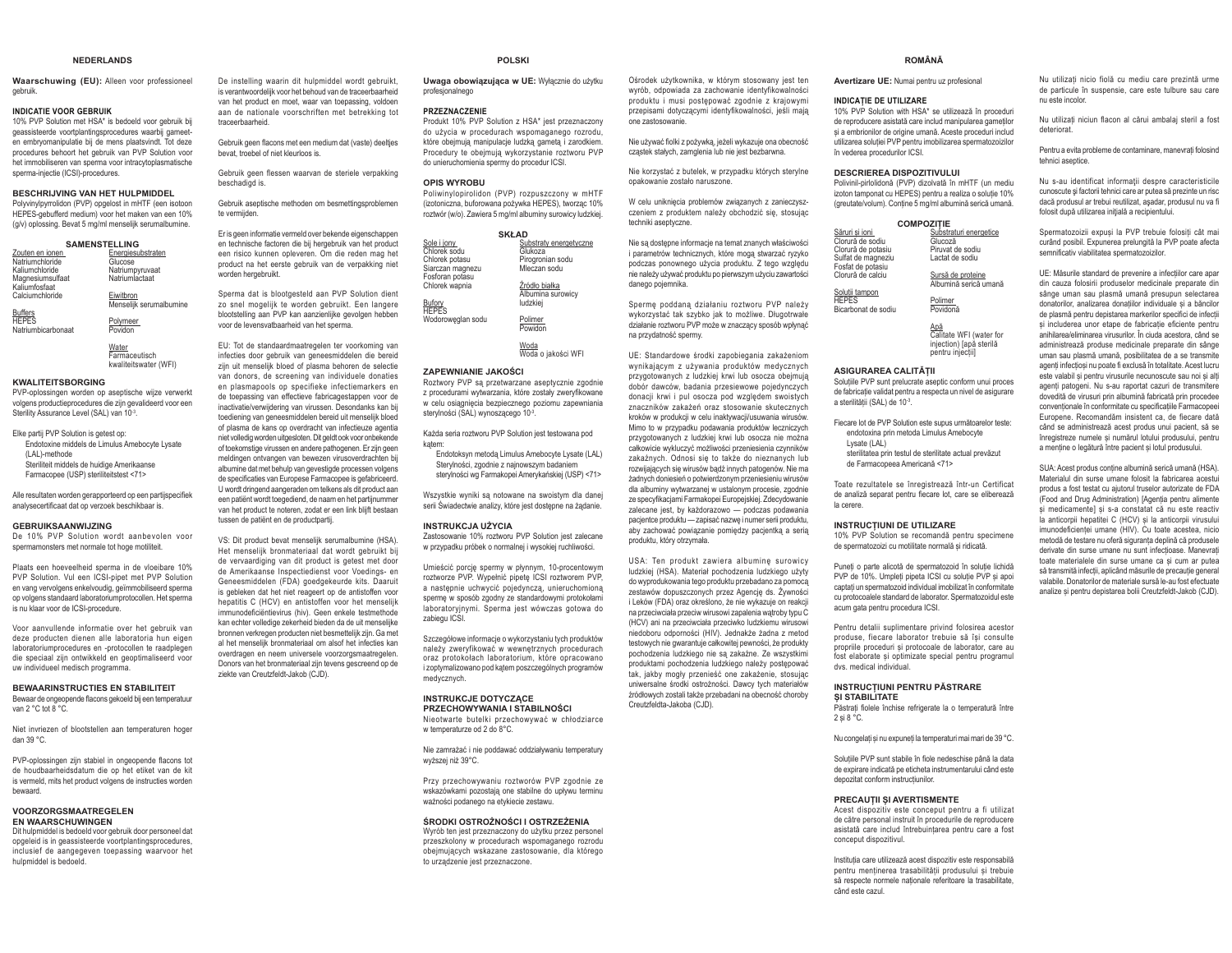# **SVENSKA**

# **EU - Obs!** Endast för professionellt bruk

### **INDIKATIONER**

10 % PVP Solution with HSA\* är avsedd för användning vid procedurer för assisterad befruktning som inkluderar manipulering av humana gameter och embryon. Dessa procedurer innefattar användning av PVP-lösning för immobilisering av spermier för intracytoplasmatisk spermieinjektion (ICSI).

# **PRODUKTBESKRIVNING**

Polyvinylpyrrolidon (PVP) löst i mHTF (ett isotont HEPESbuffrat medium) för framställning av en 10 % (w/v) lösning. Innehåller 5 mg/ml humant serumalbumin.

| <b>SAMMANSÄTTNING</b>            |                     |  |
|----------------------------------|---------------------|--|
| Salter och joner                 | Energisubstrat      |  |
| Natriumklorid                    | Glukos              |  |
| Kaliumklorid                     | Natriumpyruvat      |  |
| Magnesiumsulfat<br>Kaliumfosfat  | Natriumlaktat       |  |
| Kalciumklorid                    | Proteinkälla        |  |
|                                  | Humant serumalbumin |  |
| <b>Buffertar</b><br><b>HEPES</b> | Polymer             |  |
| Natriumbikarbonat                | Povidon             |  |

<u>Vatten</u><br>Vatten för injektion (WFI)

# **KVALITETSSÄKRING**

PVP-lösningarna är aseptiskt bearbetade enligt tillverkningsförfaranden som har validerats för att uppfylla en sterilitetsnivå (SAL, Sterility Assurance Level) på 10<sup>-3</sup>.

Varje lot PVP Solution testas med avseende på: endotoxin, med användning av LAL-metod (Limulus Amebocyte Lysate) sterilitet, med användning av aktuellt USPsterilitetstest <71>

Alla resultat rapporteras på ett lotspecifikt analyscertifikat (Certificate of Analysis) som kan fås på begäran.

# **BRUKSANVISNING**

10 % PVP Solution rekommenderas för spermieprover med normal och hög motilitet.

Placera en alikvot av sperman i flytande PVPlösning, 10 %. Fyll pipetten för intracytoplasmatisk spermieinjektion (ICSI) med PVP-lösning och fånga sedan upp enstaka, immobiliserade spermier enligt standardiserat laboratorieprotokoll. Spermierna är nu redo för intracytoplasmatisk spermieinjektion (ICSI).

För ytterligare information om användning av dessa produkter bör varje laboratorium konsultera sina egna laboratorieförfaranden och -protokoll som utvecklats och optimerats särskilt för det egna medicinska programmet.

## **FÖRVARINGSANVISNINGAR**

**OCH HÅLLBARHET**

Oöppnade ampuller ska förvaras i kylskåp vid 2–8 °C.

Får ej frysas eller exponeras för temperaturer över 39 °C.

PVP-lösningarna i oöppnade ampuller är hållbara fram till det utgångsdatum som anges på satsetiketten, vid förvaring enligt anvisningarna.

### **FÖRSIKTIGHETSÅTGÄRDER OCH VARNINGAR**

Denna produkt är avsedd att användas av personal med utbildning i procedurer för assisterad befruktning som omfattar den indicerade tillämpning som produkten är avsedd för.

Den institution där denna produkt används ansvarar för att upprätthålla produktens spårbarhet och måste följa nationella förordningar avseende spårbarhet där så är tillämpligt.

Använd inga ampuller med medium som innehåller partiklar, är grumligt eller inte är färglöst.

Flaskor vars sterila förpackning inte är intakt får inte användas.

Använd aseptisk teknik vid hantering, så att kontamination undviks.

Information om kända egenskaper och tekniska faktorer som skulle kunna utgöra en risk om produkten skulle komma att återanvändas föreligger inte och därför får produkten inte användas igen efter den första användningen av behållaren.

Spermier som exponeras för PVP-lösning ska användas Sharast möjligt. Förlängd exponering för PVP kan signifikant påverka spermiernas viabilitet.

EU: Standardåtgärder för att förhindra infektion orsakad av användning av medicinska produkter framställda av humant blod eller human plasma inkluderar selektion av givare, screening av individuella donerade enheter och plasmapooler för specifika infektionsmarkörer samt införlivande av effektiva tillverkningssteg för inaktivering/ avlägsnande av virus. Trots detta kan risken för överföring av infektiösa agens vid administrering av medicinska produkter framställda av humant blod eller human plasma inte helt uteslutas. Detta gäller även okända eller nya virus och andra patogener. Det finns inga rapporter om bevisad virusöverföring via albumin framställt genom etablerade förfaranden enligt den europeiska farmakopéns specifikationer. Det rekommenderas starkt att denna produkts namn och batchnummer antecknas varje gång produkten administreras till en patient, så att produktbatchen ifråga kan förknippas med patienten.

USA: Denna produkt innehåller humant serumalbumin (HSA). Humant källmaterial som använts vid framställningen av denna produkt har testats med satser licensierade av FDA (Food and Drug Administration i USA), och befunnits vara icke-reaktiva för antikroppar mot hepatit C (HCV) samt antikroppar mot humant immunbristvirus (HIV). Det finns dock ingen testmetod som fullständigt kan garantera att produkter framställda av humant källmaterial inte är infektiösa. Hantera allt material av humant ursprung som om det vore smittförande, med användning av universella försiktighetsåtgärder. Givarna av källmaterialet har också screenats för Creutzfeldt-Jakobs sjukdom.

# **EESTI KEEL**

**ELi hoiatus:** üksnes kutsealaseks kasutamiseks.

## **NÄIDUSTUS KASUTAMISEKS**

10% PVP Solution HSA-ga\* on mõeldud kasutamiseks abistatud viljastamisprotseduurides, mille käigus tehakse inimese suguraku ja embrüo manipulatsiooni. Nende protseduuride hulka on arvatud PVP kasutamine sperma immobiliseerimiseks spermatosoidi intratsütoplasmaatilise injektsiooni (ICSI) protseduurideks.

# **SEADME KIRJELDUS**

Polüvinüülpürrolidoon (PVP) lahustatuna lahuses mHTF (isotooniline HEPESiga puhverdatud sööde), et saavutada 10% (w/v) lahus. Sisaldab 5 mg/ml inimese seerumi albumiini.

| <b>KOOSTIS</b>                      |                                |  |
|-------------------------------------|--------------------------------|--|
| Soolad ja ioonid<br>Naatriumkloriid | Energia substraadid<br>Glükoos |  |
| Kaaliumkloriid                      | Naatriumpüruvaat               |  |
| Magneesiumsulfaat<br>Kaaliumfosfaat | Naatriumlaktaat                |  |
| Kaltsiumkloriid                     | Valguallikas                   |  |
| Puhvrid                             | Inimese seerumi albumiin       |  |
| <b>HEPES</b>                        | Polümeer                       |  |
| Naatriumvesinikkarbonaat            | Povidoon                       |  |
|                                     | Vesi                           |  |
| <b>WFI</b> kvaliteet                |                                |  |
| KVAI ITFFDI TAGAMINF                |                                |  |

**KVALITEEDI TAGAMINE** PVP lahused on aseptiliselt töödeldud valideeritud tootmismeetodite kohaselt, mis garanteerivad steriilsuse tagamise tasandi (SAL) 10-3.

Iga PVP Solutioni partiid kontrollitakse järgmiselt: endotoksiini määramine limuluse amöbotsüüdi lüsaadi (LAL) meetodil; steriilsus kehtiva USP steriilsustestiga <71>.

Kõik tulemused on avaldatud konkreetset partiid puudutavas analüüsisertifikaadis, mida võite soovi korral taotleda.

# **KASUTUSJUHEND**

10% PVP Solutionit soovitatakse normaalse ja hea liikuvusega sperma proovide jaoks.

Pange sperma alikvoot vedelasse 10% PVP lahusesse. Täitke spermatosoidi intratsütoplasmaatilise injektsiooni (ICSI) pipett PVP lahusega ja siis püüdke üksikuid immobiliseeritud spermarakke labori tavapärase protokolli järgi. Sperma on nüüd valmis spermatosoidi intratsütoplasmaatiliseks injektsiooniks (ICSI).

Lisateabe saamiseks nende toodete kasutamise kohta peavad laborid tutvuma oma protseduuride ja protokollidega, mis on välja töötatud ja optimeeritud spetsiaalselt nende individuaalse meditsiiniprogrammi jaoks.

# **SÄILITUSJUHISED JA STABIILSUS**

Hoidke avamata viaalid külmkapis temperatuuril 2–8 °C.

Ärge külmutage ega hoidke temperatuuril üle 39 °C.

PVP lahused on avamata viaalis stabiilsed komplekti etiketile märgitud tähtpäevani, kui neid säilitada juhiste järgi.

# **ETTEVAATUSABINÕUD JA HOIATUSED**

See seade on ette nähtud kasutamiseks tervishoiutöötajatele, kes on saanud koolituse abistatud viljastamisprotseduuride, kaasa arvatud selle seadme sihtotstarbelise kasutamise alal.

Vahendit kasutav asutus vastutab toote jälgitavuse eest ja peab vajaduse korral järgima jälgitavust puudutavaid riiklikke eeskirju.

Ärge kasutage söödet viaalist, milles on märgata osakesi või hägusust või milles sisalduv sööde ei ole värvitu.

Ärge kasutage ühtegi pudelit, mille steriilne pakend on kahjustunud.

Saastumise vältimiseks käsitsege vahendeid aseptilist tehnikat kasutades.

Teavet teadaolevate omaduste ja tehniliste tegurite kohta, mis võivad tekitada ohtu toote taaskasutamisel, ei ole leitud ning seetõttu ei tohi toodet pärast anuma esmakasutust uuesti kasutada.

PVP lahusega kokku puutunud spermat tuleb kasutada nii pea kui võimalik. Pikem kokkupuude PVP ga võib oluliselt mõjutada sperma elujõulisust.

EL: inimverest või -plasmast valmistatud ravimite manustamisega kaasneva infektsiooniohu vältimiseks kasutatakse standardmeetmetena mh doonorite valimist, individuaalse doonorvere ja kokkusegatud plasma skriinimist spetsiifiliste infektsioonimarkerite suhtes ning selliste tootmisprotsesside rakendamist, mis inaktiveeriksid või hävitaksid tõhusalt viiruseid. Hoolimata sellest ei saa inimverest või -plasmast valmistatud ravimite manustamisel täielikult välistada infektsioonikandjate ülekandumist. See kehtib ka senitundmatute või uute viiruste ja teiste patogeenide kohta. Puuduvad tõendid viiruse ülekandumise kohta Euroopa Farmakopöa spetsifikatsioonidele vastava tootmisprotsessiga saadud albumiini vahendusel. Selleks et hoida seost patsiendi ja tootepartii vahel, on tungivalt soovitatav, et iga kord, kui patsiendile manustatakse seda toodet, märgitakse üles toote nimetus ja partii number.

USA: toode sisaldab inimese seerumi albumiini (HSA). Selle preparaadi tootmisel kasutatud inimpäritoluga lähtematerjali on testitud USA Toidu- ja Ravimiameti (FDA) litsentsitud katsekomplektidega ning on leitud, et need on C-hepatiidi (HCV) antikehade ja inimese immuunpuudulikkuse viiruse (HIV) antikehade suhtes mittereaktiivsed. Siiski ei taga ükski testimismeetod täielikult, et inimpäritoluga tooted on infektsioonivabad. Käsitsege kõiki inimpäritoluga lähtematerjale nakkust edastada võiva materjalina ja rakendage üldisi ettevaatusabinõusid. Algmaterjali doonoreid on skriinitud ka CJD suhtes.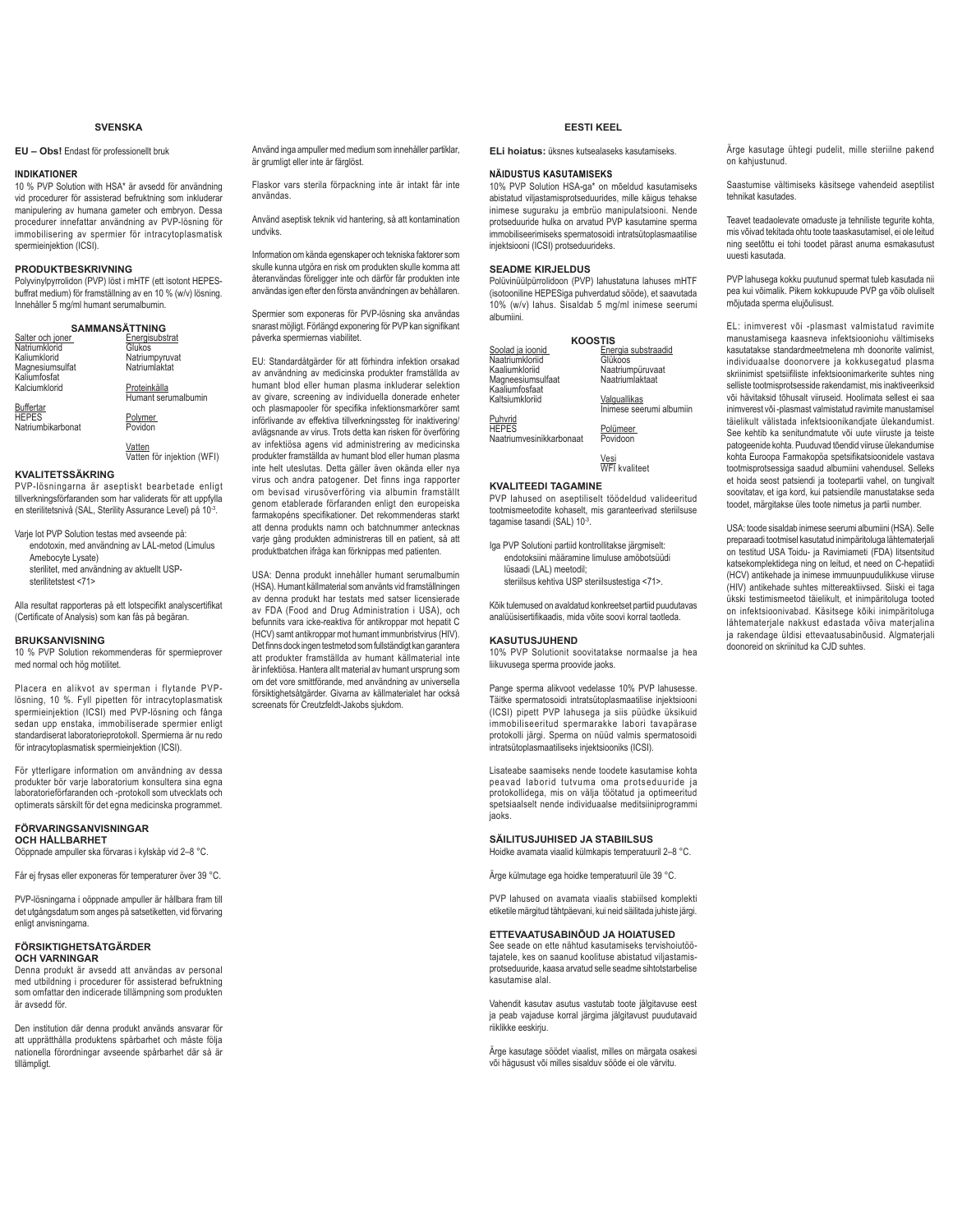### **MAGYAR**

**EU figyelmeztetés:** Kizárólag professzionális felhasználásra.

### **FELHASZNÁLÁSI JAVALLATOK**

 A HSA-val kiegészített 10%-os PVP Solution\* humán gaméták és embriók manipulálását magába foglaló asszisztált reprodukciós eliárásokban történő alkalmazásra szolgál. Ezek az eljárások tartalmazzák a PVP oldat. alkalmazását sperma immobilizálására intracitoplazmikus spermainjekciós eljárásoknál (ICSI).

### **TERMÉKISMERTETÉS**

 Polivinil-pirrolidon (PVP) mHTF-ben (egy izotóniás HEPESpufferolt médiumban) oldva úgy, hogy 10% (w/v)-os oldatot adjon. 5 mg/ml humán szérumalbumint tartalmaz.

| ÖSSZETÉTEL         |                     |  |
|--------------------|---------------------|--|
| Sók és ionok       | Energiaszubsztrátok |  |
| Nátrium-klorid     | Glükőz              |  |
| Kálium-klorid      | Nátrium-piruvát     |  |
| Magnézium-szulfát  | Nátrium-laktát      |  |
| Kálium-foszfát     |                     |  |
| Kalcium-klorid     | Fehérieforrás       |  |
|                    | Humán szérumalbumin |  |
| Pufferek           |                     |  |
| <b>HEPES</b>       | Polimer             |  |
| Nátrium-bikarbonát | Povidon             |  |
|                    |                     |  |
|                    |                     |  |

<u>Víz</u><br>Injekcióhoz való njoholonoz<br>Minőségű víz

## **MINŐSÉGBIZTOSÍTÁS**

 A PVP oldatok aszeptikusan készültek olyan gyártási eljárásokkal, amelyek 10<sup>-3</sup> sterilitásbiztonsági szintre (SAL) validáltak.

A PVP Solution készítmény minden egyes tételét vizsgálták a következőkre: endotoxinra limulus amőbocita lizátum (LAL) módszerrel; sterilitásra a jelenlegi Amerikai Gyógyszerkönyv <71> sterilitási vizsgálatával.

Minden eredményről jelentés készül egy tételspecifikus analitikai bizonylaton, amely kérésre hozzáférhető.

## **HASZNÁLATI UTASÍTÁS**

 A 10%-os PVP Solution normál és nagy motilitású spermamintákhoz javallott.

Helyezze a sperma aliquotját cseppfolyós 10%-os PVP oldatba. Töltse meg az intracitoplazmás spermainjekciós (ICSI) pipettát PVP oldattal, majd fogion be egyetlen immobilizált spermát a standard laboratórium protokollnak megfelelően. A sperma most kész az intracitoplazmás spermainjekcióra (ICSI).

A termékek használatára vonatkozó további részletekért minden laboratóriumnak a saját laboratóriumi eljárásait és protokolljait kell figyelembe vennie, amelyeket specifikusan a saját orvosi programjukhoz hoztak létre és optimalizáltak.

### **TÁROLÁSI UTASÍTÁSOK ÉS STABILITÁS**Tárolja a bontatlan fiolákat hűtve, 2 °C és 8 °C között.

Ne fagyassza le. és ne tegye ki 39 °C feletti hőmérsékletnek.

A PVP oldatok bontatlan fiolákban stabilak a készlet címkéjén feltüntetett lejárati időpontig, ha tárolásuk az utasításoknak megfelelően történik.

### **ÓVINTÉZKEDÉSEK ÉS FIGYELMEZTETÉSEK**

 Ezt a terméket az asszisztált reprodukciós eljárásokban képzett személyzet általi felhasználásra szánták, amely eljárások során a termék alkalmazása javallott.

A terméket használó intézmény felelős a termék nyomon követhetőségének fenntartásáért, és be kell tartania a nyomon követhetőségre vonatkozó országos előírásokat, ha vannak ilyenek.

Ne használia a médium olvan fioláját, amely részecskék jelenlétét vagy zavarosságot mutat, vagy nem színtelen.

Ne használjon olyan üveget, amelynek a steril csomagolása megsérült.

A beszennyeződéssel járó problémák elkerülése érdekében aszeptikus technikák alkalmazásával kezelje.

A termék azon ismert tulajdonságaira és technikai tényezőire vonatkozó adatok felmérése nem történt meg, amelyek ismételt használat esetén kockázatot jelenthetnének, ezért a termék nem használható a tárolóedény első használatát követően

A PVP oldatnak kitett spermát fel kell használni, amint lehet. A PVP-nek való hosszan tartó kitettség szignifikáns hatást gyakorolhat a sperma életképességére.

EU: A humán vérből vagy plazmából készült gyógyszerkészítmények használatából eredő fertőzések megakadályozására irányuló szokásos intézkedések közé tartozik a donorok kiválasztása, az egyes véradományok és plazmapoolok szűrése a fertőzések VEREDIGING, EDE PREDIGING PERSONAL PRODUCTS SOCIETY eltávolítása érdekében elvégzett hatékony gyártási lépések. Ennek ellenére a humán vérből vagy plazmából készült gyógyszerkészítmények beadásakor nem zárható ki teljesen a fertőző ágensek átadásának lehetősége. Ez érvényes az ismeretlen és újonnan megjelenő vírusokra és más kórokozókra is. Az Európai Gyógyszerkönyv leírása szerinti eljárásokkal gyártott albumin esetében nem ielentettek hizonyított vírusfertőzést. Ha a terméket headják egy betegnek, erősen javallott a termék nevét és tételszámát feljegyezni, hogy ismert maradjon a termék tételének és a betegnek a kapcsolata.

AMERIKAI EGYESÜLT ÁLLAMOK: Ez a termék humán szérumalbumint (HSA) tartalmaz. A termék előállítása során használt emberi eredetű anyag az Amerikai Egyesült Államok Élelmiszer- és Gyógyszerhivatala által hitelesített készletekkel vizsgálva nem adott reakciót a hepatitis C (HCV) és a humán immundeficiencia vírus (HIV) elleni antitestekkel. Azonban egyetlen vizsgálati módszer sem garantálja azt teljes bizonyossággal, hogy az emberi eredetű Neven Hertőzőek. Minden emberi eredetű anyagot úgy kell kezelni, mintha fertőzőképes lenne, ezért meg kell tenni az általános óvintézkedéseket. A donorokat Creutzfeldt-Jakob-kórra (CJD) is szűrték.

### **LIFTUVIU K.**

**ES perspėjimas.** Skirta naudoti tik specialistams

### **NAUDOJIMO INDIKACIJA**

"10% PVP Solution with HSA<sup>\*\*</sup> yra terpė, skirta naudoti atliekant pagalbinio apvaisinimo procedūras, įskaitant gametu ir embrionu manipuliacijas. Šiu procedūru metu PVP tirpalas naudojamas spermatozoidams imobilizuoti atliekant anvaisinima intracistonlazminės snermatozoido injekcijos (ICSI) metodu.

# **ITAISO APRAŠYMAS**

Polivinilpirolidona (PVP) ištirpinus mHTF (izotoninėje HEPES junginiu buferintoje terpėje) pagaminamas 10 % (m/v) tirpalas. Sudėtyje yra 5 mg/ml žmogaus serumo albumino.

|                     | <b>SUDĖTIS</b>          |
|---------------------|-------------------------|
| Druskos ir ionai    | Energetiniai substratai |
| Natrio chloridas    | Gliukozė                |
| Kalio chloridas     | Natrio piruvatas        |
| Magnio sulfatas     | Natrio laktatas         |
| Kalio fosfatas      |                         |
| Kalcio chloridas    | Baltymu šaltinis        |
|                     | Žmogaus serumo          |
| Buferiai            | albuminas               |
| <b>HEPES</b>        |                         |
| Natrio bikarbonatas | Polimeras               |
|                     | Povidonas               |
|                     |                         |
|                     | Vanduo                  |
|                     | Iniekcinio vandens      |

kokybė

### **KOKYBĖS UŽTIKRINIMAS**

 PVP tirpalai yra aseptiškai apdoroti pagal gamybos metodus, patvirtintus 10<sup>-3</sup> sterilumo užtikrinimo lygiui (SAL) atitikti.

Kiekvienos "PVP Solution" partijos produktai yra išbandyti pagal šiuos metodus:

endotoksinų kiekio nustatymas pagal kardauodegio krabo (Limulus polyphemus) amebocitu lizato (LAL) analizės metoda:

sterilumo nustatymas nagal šiuo metu patvirtinta Jungtinių Valstijų farmakopėjos sterilumo testą <71>.

Visi rezultatai pateikiami pagal atskirų partijų parametrus parengtuose analizės sertifikatuose. kuriuos galima gauti inžsakius

### **NAUDOJIMO NURODYMAI**

"10% PVP Solution" tirpalą rekomenduojama naudoti mormalaus ir didelio iudrumo spermatozoidu mėginiams.

Alikvotinę spermos dalį įlašinkite į "10% PVP Solution" tirpala. Intracitoplazminės spermatozoido injekcijos (ICSI) pipetę pripildykite PVP tirpalo, tada pagal laboratorijos metodiniu standartu reikalavimus isiurbkite viena imobilizuota spermatozoida. Dabar spermatozoidas yra paruoštas intracitoplazminės spermatozoido iniekcijos (ICSI) procedūrai.

Išsamesnių šių produktų naudojimo gairių kiekviena laboratorija turi ieškoti savo vidaus darbo tvarkos taisyklėse ir metodiniuose nurodymuose snecialiai parengtuose ir optimizuotuose pagal atskiros medicininės programos nuostatas.

## **LAIKYMO SALYGOS IR STABILUMAS**

Neatidarytus flakonus laikykite šaldytuve nuo 2 °C iki 8 °C temperatūroje

Negalima užšaldyti ar laikyti aukštesnėje nei 39 °C temperatūroje.

Laikant pagal nurodymus, PVP tirpalai neatidarytuose buteliukuose išlieka stabilūs iki tinkamumo datos, nažymėtos rinkinio nakuotės etiketėje

**ATSARGUMO PRIEMONĖS IR ISPĖJIMAI** Ši priemonė vra skirta naudoti darbuotojams. Lišmokytiems atlikti nagalbinio anvaisinimo procedūras susijusias su priemonės taikymu pagal numatytą paskirtį. Šią priemonę naudojanti įstaiga yra atsakinga už produkto atsekamumo duomenų kaupima ir privalo laikytis savo šalies norminių atsekamumo užtikrinimo reikalavimų, jei taikoma. Negalima naudoti jokio terpės buteliuko, jei matyti kietųjų daleliu, skystis atrodo drumstas ar nėra bespalvis. Nenaudokite produkto, jei pažeista sterili buteliuko

Norint išvengti užkrėtimo, naudojimo metu reikia laikytis

Nėra informacijos apie žinomas savybes ir techninius veiksnius, galinčius kelti rizika, ieigu produktas būtu naudojamas pakartotinai, todėl po pirminio talpyklės naudojimo produkta naudoti draudžiama

PVP tirpalu apdorotą spermą reikia naudoti kaip galima greičiau. Ilgalaikis PVP poveikis gali žymiai pakenkti

ES. Taikomos standartinės priemonės siekiant išvengti infekcijų, kai naudojami iš žmogaus kraujo arba plazmos paruošti vaistiniai preparatai – donoru atranka, individualiu donorinių ėminių ir jungtinių plazmos banko mėginių tikrinimas pagal specifinius infekcijų žymenis bei veiksmingi gamybos etapai virusams inaktyvinti arba sunaikinti. Nepaisant to, kai naudojami iš žmogaus kraujo ar plazmos pagaminti vaistiniai preparatai, negalima visiškai atmesti infekuotų medžiagų perdavimo galimybės. Tai taip pat taikytina nežinomiems ar atsirandantiems virusams ir kitoms patogeninėms medžiagoms. Nėra irodymu apie virusu perdavima naudojant Europos farmakopėjos specifikacijas atitinkanti albumina, pagaminta taikant patvirtintus apdorojimo metodus. Primygtinai rekomenduojama kiekviena karta skiriant pacientui ši produkta užrašyti io pavadinima ir partijos numeri, kad būtu galima susieti

JAV. Šio produkto sudėtyje yra žmogaus serumo albumino (ŽSA). Ši produkta gaminant naudotos žmogaus kilmės medžianos buvo ištirtos taikant JAV Maisto ir vaistu administracijos (FDA) patvirtintus reagentų rinkinius, ir nustatyta, kad jos nereaktyvios hepatito C viruso (HCV) antikūnu atžvilgiu ir žmogaus imunodeficito viruso (ŽIV) antikūnų atžvilgiu. Visgi joks tyrimo metodas nesuteikia visapusiškų garantijų, kad iš žmogaus kilmės medžiagų pagamintuose preparatuose nėra infekcinių ligų sukėlėjų. .<br>Visas žmogiškos kilmės medžiagas tvarkykite taip, lyg jos galėtų pernešti infekcija, naudodami visuotines atsargumo priemones. Taip pat buvo ištirta, ar preparatu žaliavos medžiagu donorai nėra užsikrėte Kroicfeldo-Jakobo liga.

metodiniu asentikos reikalavimu

spermos avvybingumui

pacientą ir produkto partiją.

ngkuntė

**AB Dikkat:** Sadece Mesleki Kullanım için

### **KULLANIM ENDİKASYONU**

10% PVP solution (İSA'lı)\* insan gamet ve embriyo manipülasyonu dahil yardımcı üreme islemlerinde kullanılması amaclanmıstır. Bu islemler arasında ICSI islemleri icin spermin immobilize edilmesi amacıvla PVP Solution kullanimi bulunur

**TÜRKÇE**

### $C<sup>i</sup>HAYTANIMI$

%10'luk (ağırlık/hacim) solüsyon oluşturmak üzere mHTF (izotonik HEPES tamponlu vasat) içinde çözülen polivinilpirolidon (PVP). 5 mg/mL Insan Serum Albumini içerir.

|                   | <b>BİLESİM</b>                          |
|-------------------|-----------------------------------------|
| Tuzlar ve İyonlar | Enerji Substratları                     |
| Sodyum Klorür     | Glukoz                                  |
| Potasyum Klorür   | Sodyum Piruvat                          |
| Magnezyum Sülfat  | Sodyum Laktat                           |
| Potasyum Fosfat   |                                         |
| Kalsiyum Klorür   | Protein Kaynağı<br>İnsan Serum Albumini |
|                   |                                         |
| Tamponlar         |                                         |
| <b>HEPES</b>      | Polimer                                 |
| Sodyum Bikarbonat | Povidon                                 |
|                   |                                         |

<u>Su</u><br>Enjeksiyonluk Su Kalitesi

# **KALİTE GÜVENCE**

PVP Solution 10<sup>-3</sup> değerinde bir sterilite güvence düzeyini (SAL) karşılamak için doğrulanmış üretim işlemlerine göre aseptik olarak islenir

Her PVP Solution lotu sunlar icin test edilir: Limulus Amebosit Lizat (LAL) metodolojisi ile endotoksinMevcut USP Sterilite Testi <71> ile sterilite

Tüm sonuçlar istek üzerine sağlanabilecek, lota özel bir Analiz Sertifikasında hildirilir

### **KULLANMA TALİMATI**

 10% PVP Solution normal ve yüksek motiliteli sperm numuneleri için tavsiye edilir.

Sperm alikotunu 10% PVP Solution icine verlestirin, ICSI pipetini PVP Solution ile doldurun ve ardından standart laboratuvar protokollerine uygun olarak tekli, immobilize edilmiş sperm yakalayın. Sperm artık ICSI işlemi için hazırdı

Bu ürünlerin kullanımı hakkında ek avrıntılar acısından her laboratuvar kendi avrı tıbbi programınız için özel nlarak gelistirilmiş ve ontimize edilmiş, kendi laboratuvar islemleri ve protokollerine başyurmalıdır

### **6 SAKLAMA TALIMATI VE STABILITE**

Açılmamış flakonları 2°C ile 8°C arasında buzdolabında saklavin

Dondurmavin veva 39°C üzerinde sıcaklıklara maruz bırakmayın.

PVP Solution ürünlerini acılmamıs flakonlarda belirtildiği gibi saklandığında kit etiketinde gösterilen son kullanma tarihine kadar stabildir.

### **ÖNLEMLER VE UYARILAR**

Bu cihazın, cihaz kullanımının amaçlanmış olduğu belirtilen uygulamanın dahil olduğu yardımcı üreme islemleri konusunda eğitimli personelce kullanılması amaclanmistir

Bu cihazı kullanan kurum ürünün izlenebilirliğinin sürdürülmesinden sorumludur ve geçerli olduğunda izlenebilirlikle ilgili ulusal düzenlemelere uymak zorundadır.

Partikül madde veya bulanıklık bulguları gösteren veya renksiz olmayan herhangi bir vasat flakonunu kullanmayın.

Steril ambalajın olumsuz etkilendiği herhangi bir sisevi kullanmavin

Kontaminasyon sorunlarından kaçınmak için aseptik tekniklerle kullanın.

Ürün tekrar kullanıldığı takdirde bir risk oluşturabilecek olan bilinen özellikler ve teknik faktörler konusunda .<br>bilgi tanımlanmamıştır ve bu nedenle ürün kabın ilk kullanılmasından sonra kullanılmamalıdır.

PVP Solution ürününe maruz kalan sperm mümkün olan en kısa sürede kullanılmalıdır. PVP'ye uzun süreli maruz kalma spermin yaşama kabiliyetini anlamlı ölçüde etkileyebilir.

AB: İnsan kanı veya plazmasından hazırlanan tıbbi ürünlerin kullanımından kaynaklanan enfeksiyonların önlenmesi icin alınan standart önlemler arasında donörlerin secimi, birevsel bağısların ve plazma havuzlarının belirli enfeksiyon göstergeleri için takibi ve virüslerin inaktivasyonu/uzaklaştırılması için etkili üretim aşamalarının kullanılması yer almaktadır. Bunlara rağmen insan kanı veya plazmasından hazırlanan tıbbi ürünler uygulandığında bulasıcı ajanlar bulaştırma olasılığı tamamen ortadan kaldırılamaz. Bu ayrıca bilinmeyen veya yeni çıkan virüsler ve diğer patojenler için de geçerlidir. Yerleşmiş süreçlerle Avrupa Farmakopesi spesifikasyonlarına göre üretilen albuminle ispatlanmıs virüs bulasması raporu voktur. Bu ürünün bir hastaya her uygulanmasında, ürünün isim ve parti numarasının hasta ile ürün partisi arasında bir bağlantıyı sürdürmek açısından kaydedilmesi kuvvetle önerilir.

ABD: Bu ürün İnsan Serum Albumini (İSA) içerir. Bu ürünün üretilmesinde kullanılan insan kavnaklı materyal FDA lisanslı kitlerle test edilmis ve Hepatit C (HCV) antikorları ve İnsan İmmün Yetmezlik Virüsü (HIV) antikorları açısından reaktif olmadığı bulunmustur. Bununla birlikte hicbir test vöntemi insan kavnaklarından türetilen ürünlerin bulasıcı olmadığı konusunda tam güvence sunmaz. Tüm insan kavnaklı materyalleri evrensel önlemleri alarak ve enfeksiyon bulastırabilirlermiş gibi kullanın. Kaynak materyal donörleri C. IH icin de taranmistir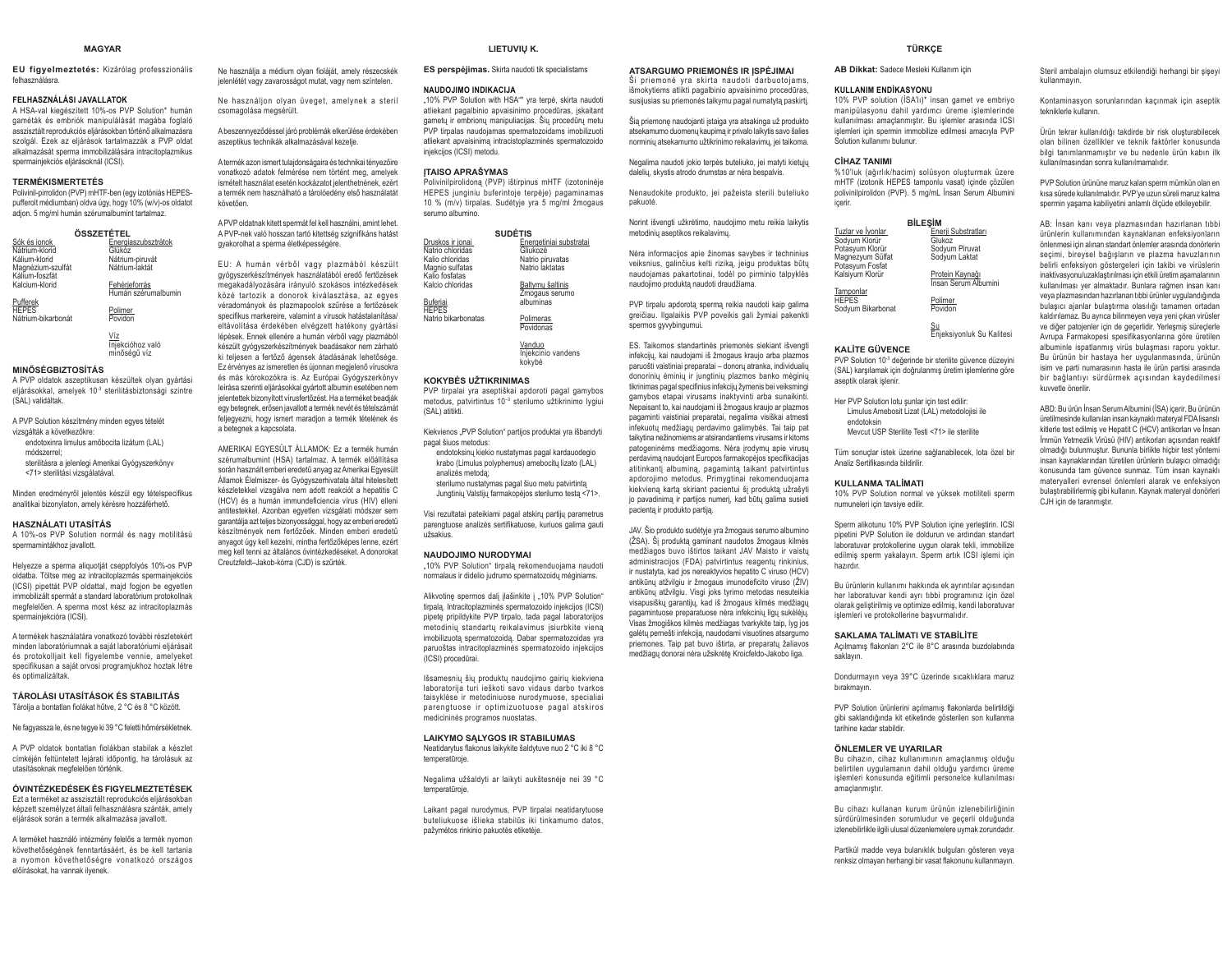# **SLOVENČINA**

# Upozornenie v EÚ: Len na profesionálne použitie

### **INDIKÁCIA NA POUŽITIE**

10 % PVP Solution with HSA\* je určený na použitie pri postupoch asistovanei reprodukcie, ktoré zahŕňajú manipuláciu s ľudskými gamétami a embryami. Tieto postupy zahŕňajú použitie roztoku PVP na imobilizáciu spermií na postupy ICSI.

## **POPIS ZARIADENIA**

Polyvinylpyrolidón (PVP) rozpustený v mHTF (izotonické médium pufrované HEPES) na vytvorenie 10 % roztoku www.particle.com Particle Control Control Control Control Control Control Control Control Control Control Control Control Control Control Control Control Control Control Control Control Control Control Control Control Cont

| <b>ZLOŽENIE</b>         |                       |
|-------------------------|-----------------------|
| Soli a ióny             | Energetické substráty |
| chlorid sodný           | glukóza               |
| chlorid draselný        | pyruvát sodný         |
| síran horečnatý         | laktát sodný          |
| fosforečnan draselný    |                       |
| chlorid vápenatý        | Zdroj bielkovín       |
|                         | ľudský sérový albumín |
| Pufre                   |                       |
| <b>HEPES</b>            | Polymér               |
| hydrogénuhličitan sodný | povidón               |
|                         |                       |

<u>Voda</u><br>kvalita vody na injekciu

# **KONTROLA KVALITY**

Roztoky PVP sú asepticky spracované podľa výrobných postupov, u ktorých bolo overené, že spĺňajú úroveň zaručenej sterility (SAL) 10-3.

Každá šarža roztoku PVP Solution je testovaná na stanovenie:

- endotoxínov pomocou testu amébocytového lyzátu z ostrorepa amerického (LAL)
- sterility pomocou aktuálneho testu sterility USP <71>

Všetky výsledky sa zaznamenávajú na certifikát analýzy pre špecifickú šaržu, ktorý je dostupný na požiadanie.

### **NÁVOD NA POUŽITIE**

10 % PVP Solution sa odporúča na vzorky semena s normálnou a vysokou motilitou spermií.

Alikvótu spermií vložte do tekutého 10 % roztoku PVP. 3. Albert 1944, Dennis Albert 1944, Dennis Albert 1944, Dipetu ICSI naplňte roztokom PVP a potom zachyť te jednu imobilizovanú spermiu podľa štandardných laboratórnych protokolov. Spermia je teraz pripravená na postup ICSI.

Ďalšie podrobnosti o použití týchto produktov bv malo ndåg presenter i premir yene presenter by med laboratórnych postupov a protokolov, ktoré boli špecificky vypracované a optimalizované pre váš individuálny medicínsky program.

# **POKYNY NA UCHOVÁVANIE A STABILITU**

Neotvorené ampulky uchovávajte v chladničke pri teplote 2 °C až 8 °C.

Nezmrazujte ani nevystavujte teplotám nad 39 °C.

Roztoky PVP sú stabilné v neotvorených ampulkách až do dátumu exspirácie vytlačeného na označení súpravy, ak sa uchovávajú podľa pokynov.

# **BEZPEČNOSTNÉ OPATRENIA A VAROVANIA** Toto zariadenie je určené na použitie personálom

vyškoleným na postupy asistovanej reprodukcie, ktoré zahŕňajú aplikáciu, na ktorú je toto zariadenie určené.

Pracovisko používateľa tejto pomôcky zodpovedá za udržiavanie sledovateľnosti tohto produktu a musí v potrebných prípadoch spĺňať národné predpisy týkajúce sa sledovateľnosti.

Nepoužívaite žiadnu ampulku s médiom, ktoré ukazuje známky častíc, zákalu, alebo nie je bezfarebné.

Nepoužívajte žiadnu fľašu, ktorej sterilný obal bol narušený.

Aby nevznikli problémy s kontamináciou, vždy so zariadením manipulujte s použitím aseptických techník.

Informácie o známych charakteristikách a technických faktoroch, ktoré by mohli predstavovať riziko v prípade pakovaného použitia produktu, neboli identifikované a preto sa produkt nesmie používať po prvotnom použití nádoby.

Spermie vystavené roztoku PVP by sa mali použiť čo najskôr. Predĺžená expozícia PVP môže významne ovplyvniť viabilitu spermie.

EÚ: Štandardné opatrenia na prevenciu infekcií v dôsledku použitia medicínskych produktov pripravených z ľudskej krvi alebo plazmy zahŕňajú výber darcov, skríning jednotlivých odberov a zdrojov plazmy na špecifické markery infekcií a zahŕňajú účinné výrobné kroky na inaktiváciu/odstránenie vírusov. Napriek tomu, keď sa podávajú medicínske produkty pripravené z ľudskej plazmy alebo krvi, nemožno úplne vylúčiť možnosť prenosu infekčných látok. Platí to ai pre neznáme alebo vyvíjajúce sa vírusy a iné patogény. Neboli hlásené žiadne dokázané prenosy vírusov s albumínom vyrobených podľa špecifikácií európskeho liekopisu pomocou zavedených postupov. Zakaždým, keď sa pacientovi podáva produkt, sa zaznamená názov a číslo šarže produktu, aby sa zachovalo prepojenie medzi pacientom a šaržou produktu.

USA: Tento produkt obsahuie ľudský sérový albumín (HSA). Materiál z ľudského zdroja, použitý na prípravu tohto produktu, bol testovaný pomocou súprav licencovaných agentúrou FDA a bolo zistené, že nie je reaktívny na protilátky proti vírusu hepatitídy C (HCV) a protilátky proti vírusu ľudskej imunodeficiencie (HIV). Žiadna testovacia metóda však nemôže úplne zaručiť, že produkty odvodené z ľudských zdrojov nie sú infekčné. So všetkými materiálmi z ľudských zdrojov zaobchádzaite, ako keby boli schopné prenosu infekcie, s použitím všeobecných bezpečnostných opatrení. Darcovia zdrojového materiálu tiež podstúpili skríning na CJD.

# **БЪЛГАРСКИ**

Предупреждение за ЕС: Само за професионална употреба.

# ПОКАЗАНИЯ ЗА УПОТРЕБА

Разтворът 10% PVP Solution с HSA\* е предназначен за използване в процедури за асистирана репродукция, които включват манипулация с човешка гамета и ембрион. Тези процедури включват използване на PVP Solution за имобилизиране на сперма за процедури на интрацитоплазмено спермално инжектиране (ICSI).

# ОПИСАНИЕ НА ИЗДЕЛИЕТО

Поливинилпиролидон (PVP), разтворен в mHTF (модифицирана човешка тубулна течност) (изотонична, буферирана с HEPES среда) за постигане на 10% (w/v) разтвор. Съдържа 5 mg/ml човешки серумен албумин

|                    | <b>CLCTAB</b>       |
|--------------------|---------------------|
| Соли и йони        | Енергийни субстрати |
| Натриев хлорид     | Глюкоза             |
| Калиев хлорид      | Натриев пируват     |
| Магнезиев сулфат   | Натриев лактат      |
| Калиев фосфат      |                     |
| Калциев хлорид     | Източник на протеин |
|                    | Човешки серумен     |
| Буфери<br>HEPES    | албумин             |
|                    |                     |
| Натриев бикарбонат | Полимер             |
|                    | Повидон             |
|                    |                     |
|                    | Вода                |
|                    | Качество - вода за  |
|                    | инжектиране         |
|                    |                     |

### КОНТРОЛ НА КАЧЕСТВОТО

Разтворите PVP Solution са асептично обработени съгласно производствени процедури, които са валидирани за съответствие с ниво на гарантирана стерилност (SAL) 10-3.

Всяка партида PVP Solution е тествана за:

- ендотоксин чрез лимулус амебоцит лизат (LAL) методология.
- стерилност чрез актуалния тест за стерилност по USP (Фармакопеята на САЩ) <71>.

Всички резултати са посочени в конкретния за партидата Сертификат за анализ, който е достъпен по заявка.

# УКАЗАНИЯ ЗА УПОТРЕБА

Разтворът 10% PVP Solution се препоръчва за спесимени на семенна течност с нормална и висока **ΠΟΛΒΙΑΚΗΟΩΤ** 

Поставете аликвотна част сперма в течен PVP Solution, 10%. Напълнете ICSI пипетата с PVP Solution и след това вземете един имобилизиран сперматозоид съгласно стандартните лабораторни протоколи. Сега сперматозоидът е готов за ICSI процедурата.

За допълнителни подробности относно използването на тези продукти всяка лаборатория трябва да направи справка със своите собствени лабораторни процедури и протоколи, които са конкретно разработени и оптимизирани за Вашата индивидуална медицинска програма.

## ИНСТРУКЦИИ ЗА СЪХРАНЕНИЕ **И СТАБИЛНОСТ**

Съхранявайте неотворените флакони охладени при температура от 2° С до 8° С.

Не замразявайте и не излагайте на температури. πο-<sub>R</sub>ucoku ot 39° C

Разтворите PVP Solution са стабилни в неотворени флакони до изтичане на срока на годност, посочен върху етикета на комплекта, когато се съхраняват според **VKA3AHMSTA** 

### ПРЕДПАЗНИ МЕРКИ И ПРЕДУПРЕЖДЕНИЯ

Това изделие е предназначено да се използва не изделие в предполнении до то использования от персонал, обучен в процедурите за асистирана репродукция, които включват планираното приложение, за което изделието е предназначено.

Учреждението на потребителя на това изделие носи отговорност за поддържане на проследяемостта на sussepheed as neglephene na necessing necessary and the manufacture of the neglective manufacture cashoped of oτhocho проследяемостта, когато е приложимо

Не използвайте флакон със среда, която показва признаци на наличие на твърди частици, помътняване или която не е безцветна.

Не използвайте бутилка, чиято стерилна опаковка е нарушена

За да избегнете проблеми, свързани със замърсяване, работете чрез асептични методи.

Информация за познати характеристики и технически фактори, които могат да носят риск, ако продуктът се използва повторно, не е идентифицирана и затова продуктът не трябва да се използва след първоначалната употреба на контейнера.

Слерма изпожена на възлействието на PVP Solution трябва да се използва възможно най-скоро. Продължително излагане на въздействието на PVP може значително да повлияе на жизнеспособността на спермата.

ЕС: Стандартните мерки за предотвратяване на инфекции, възникващи в резултат от използване на медицински продукти, приготвени от човешка кръв или плазма, включват подбор на донори, скрининг на отделните донорски проби и плазмени пулове за конкретни маркери на инфекции и включване на ефективни производствени стъпки за инактивиране/ отстраняване на вируси. Въпреки това, когато се прилагат медицински продукти, приготвени от човешка кръв или плазма, вероятността от предаване на инфекциозни агенти не може да бъле изключена напълно. Това се отнася също и за неизвестни или нововъзникващи вируси и други патогени. Няма данни за доказано предаване на вируси с албумин, произведен съгласно спецификациите на Европейската фармакопея чрез установени процеси. Настоятелно се препоръчва всеки път, когато този продукт се прилага върху пациент, името и партидният номер на продукта да се записват, за да се поддържа връзка между пациента и партидата на продукта.

САШ: Този продукт съдържа човешки серумен албумин (HSA). Материалът от човешки произход, използван при производството на този продукт, е тестван чрез лицензирани от FDA комплекти и е установено, че е нереактивен за антителата за хелатит С (HCV) и антителата за човешки имунодефицитен вирус (HIV). Въпреки това никой метод за тестване не предлага пълна гаранция, че продуктите, извлечени от човешки Maxing repending to hpdgymmic, neare term or research от човешки произход като с материали, способни да предават инфекции, като използвате универсални предпазни мерки. Донорите на изходен материал са били подложени също и на скрининг за болестта на Кройцфелд-Якоб (CJD).